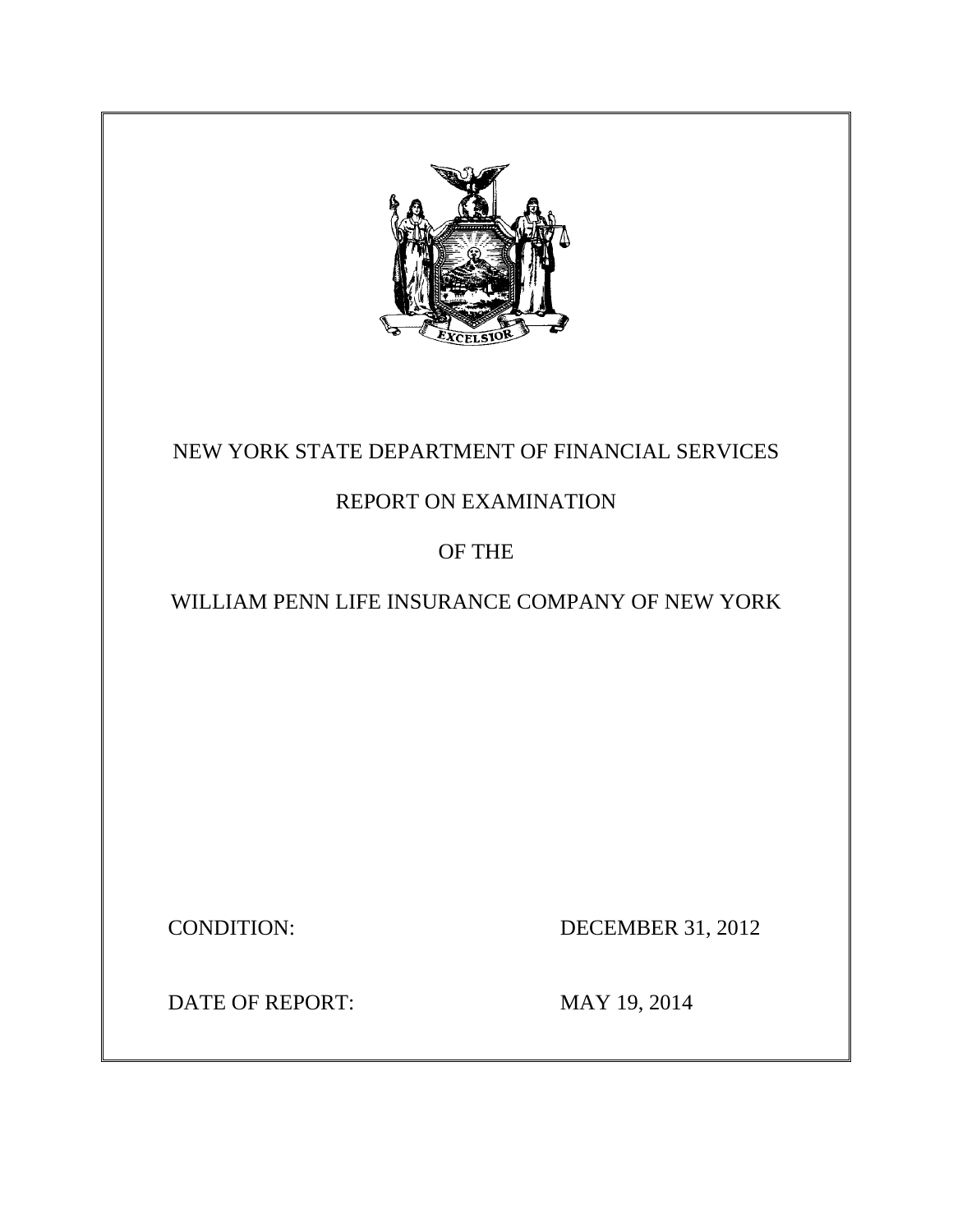### NEW YORK STATE DEPARTMENT OF FINANCIAL SERVICES

### REPORT ON EXAMINATION

### OF THE

# WILLIAM PENN LIFE INSURANCE COMPANY OF NEW YORK

## AS OF

### DECEMBER 31, 2012

DATE OF REPORT: MAY 19, 2014

EXAMINER: ANTHONY MAURO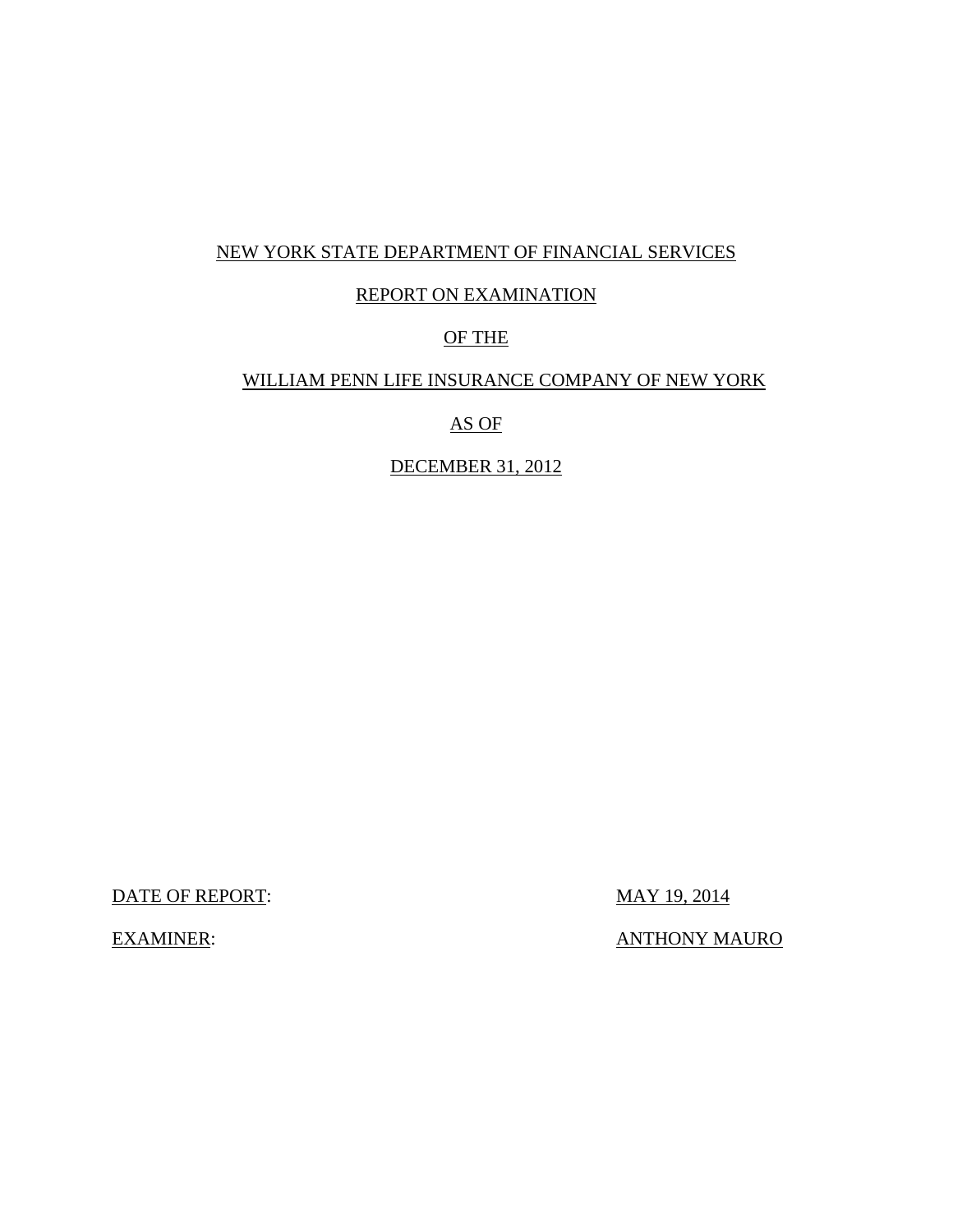# TABLE OF CONTENTS

| ITEM |                                      | PAGE NO.       |
|------|--------------------------------------|----------------|
| 1.   | <b>Executive Summary</b>             | $\overline{2}$ |
| 2.   | Scope of examination                 | 3              |
| 3.   | Description of Company               | 5              |
|      | A. History                           | 5              |
|      | B. Holding company                   | 5              |
|      | C. Organizational chart              | 6              |
|      | D. Service agreements                | $\overline{7}$ |
|      | E. Management                        | 8              |
| 4.   | Territory and plan of operations     | 10             |
|      | A. Statutory and special deposits    | 10             |
|      | <b>B.</b> Direct operations          | 11             |
|      | C. Reinsurance                       | 11             |
| 5.   | Significant operating results        | 13             |
| 6.   | <b>Financial statements</b>          | 16             |
|      | A. Independent accountants           | 16             |
|      | <b>B.</b> Net admitted assets        | 16             |
|      | C. Liabilities, capital and surplus  | 17             |
|      | D. Condensed summary of operations   | 18             |
|      | E. Capital and surplus account       | 20             |
|      | F. Reserves                          | 21             |
| 7.   | Self-support                         | 21             |
| 8.   | Market conduct activities            | 22             |
|      | A. Advertising and sales activities  | 22             |
|      | B. Underwriting and policy forms     | 22             |
|      | C. Treatment of policyholders        | 22             |
| 9.   | Prior report summary and conclusions | 23             |
| 10.  | Summary and conclusions              | 24             |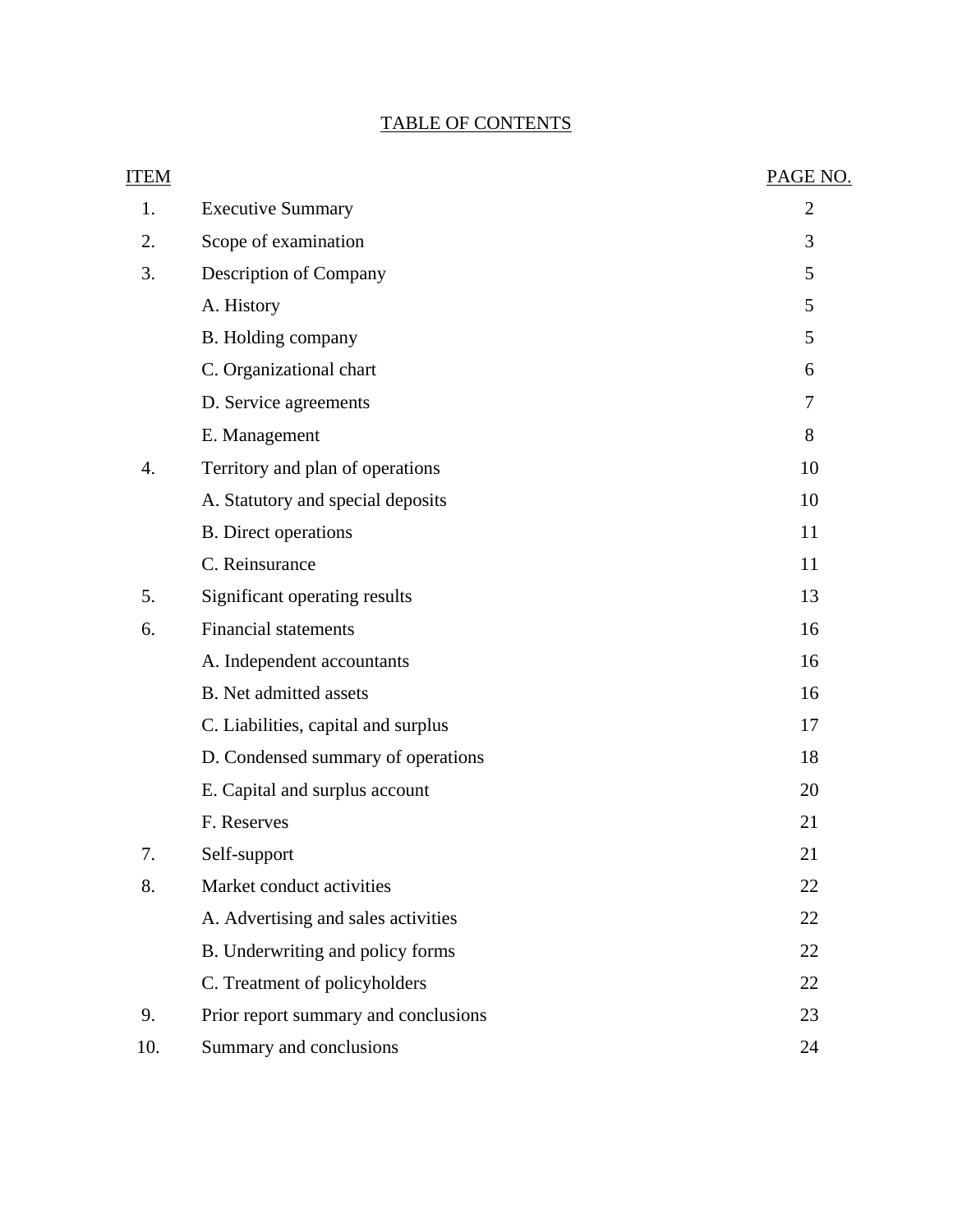

# NEW YORK STATE DEPARTMENT<sub>of</sub> FINANCIAL SERVICES

Andrew M. Cuomo **Benjamin M. Lawsky** Governor Superintendent

May 16, 2014

Honorable Benjamin M. Lawsky Superintendent of Financial Services New York, New York 10004

Sir:

In accordance with instructions contained in Appointment No. 30992, dated March 27, 2013 and annexed hereto, an examination has been made into the condition and affairs of William Penn Life Insurance Company of New York, hereinafter referred to as "the Company," at its home office located at 100 Quentin Roosevelt Boulevard, Garden City, New York, 11530.

Wherever "Department" appears in this report, it refers to the New York State Department of Financial Services.

The report indicating the results of this examination is respectfully submitted.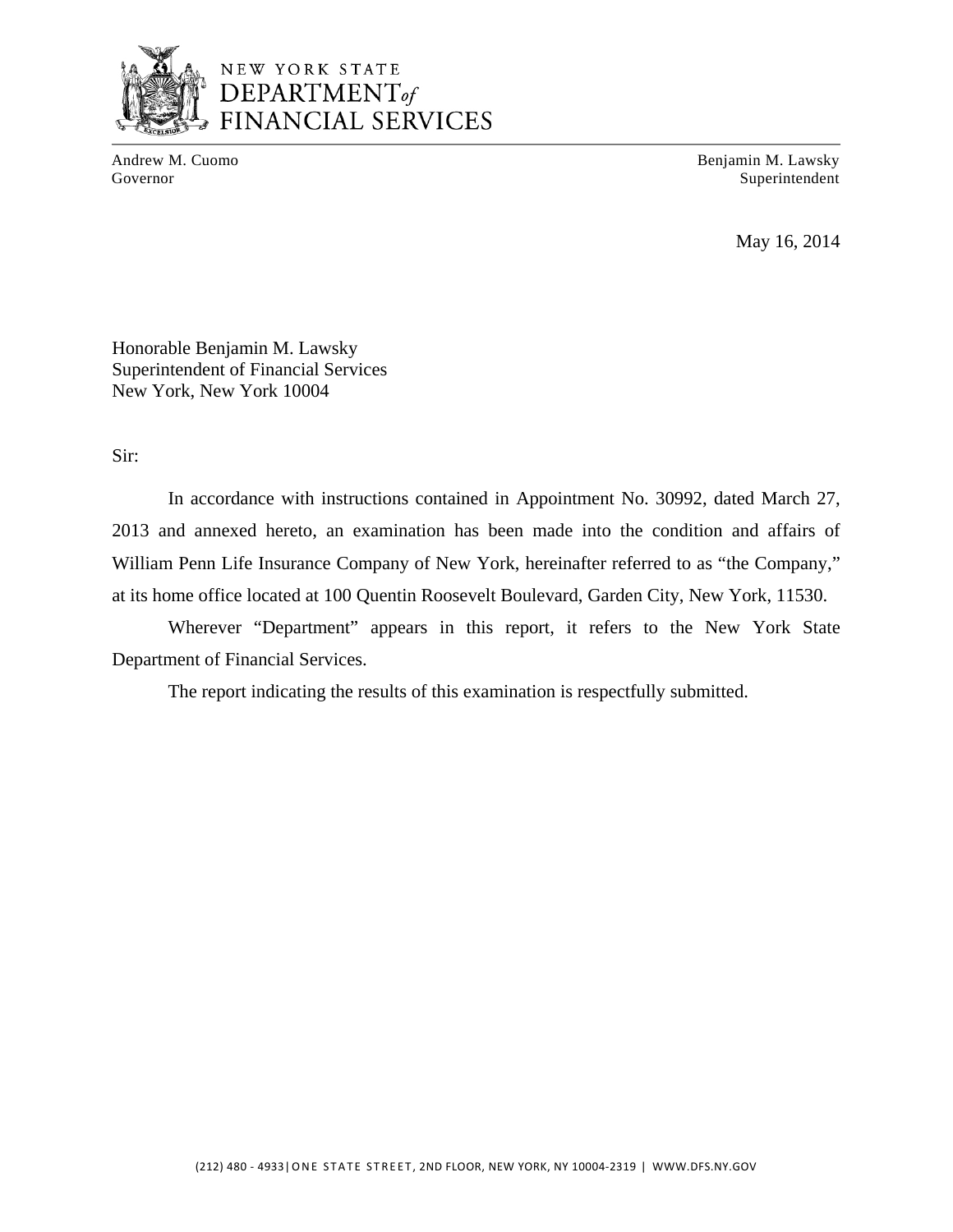### 1. EXECUTIVE SUMMARY

- <span id="page-4-0"></span> In response to the Department's concerns, the Company agreed that all future demonstrations will be signed, dated and finalized prior to the date of the statement of self-support, and to improve its filing procedures so that the required demonstrations will be readily available upon request.
- The examiner recommends that, for future years, the Company compute reserves based upon appropriate assumptions and methodology in a manner acceptable to the Department.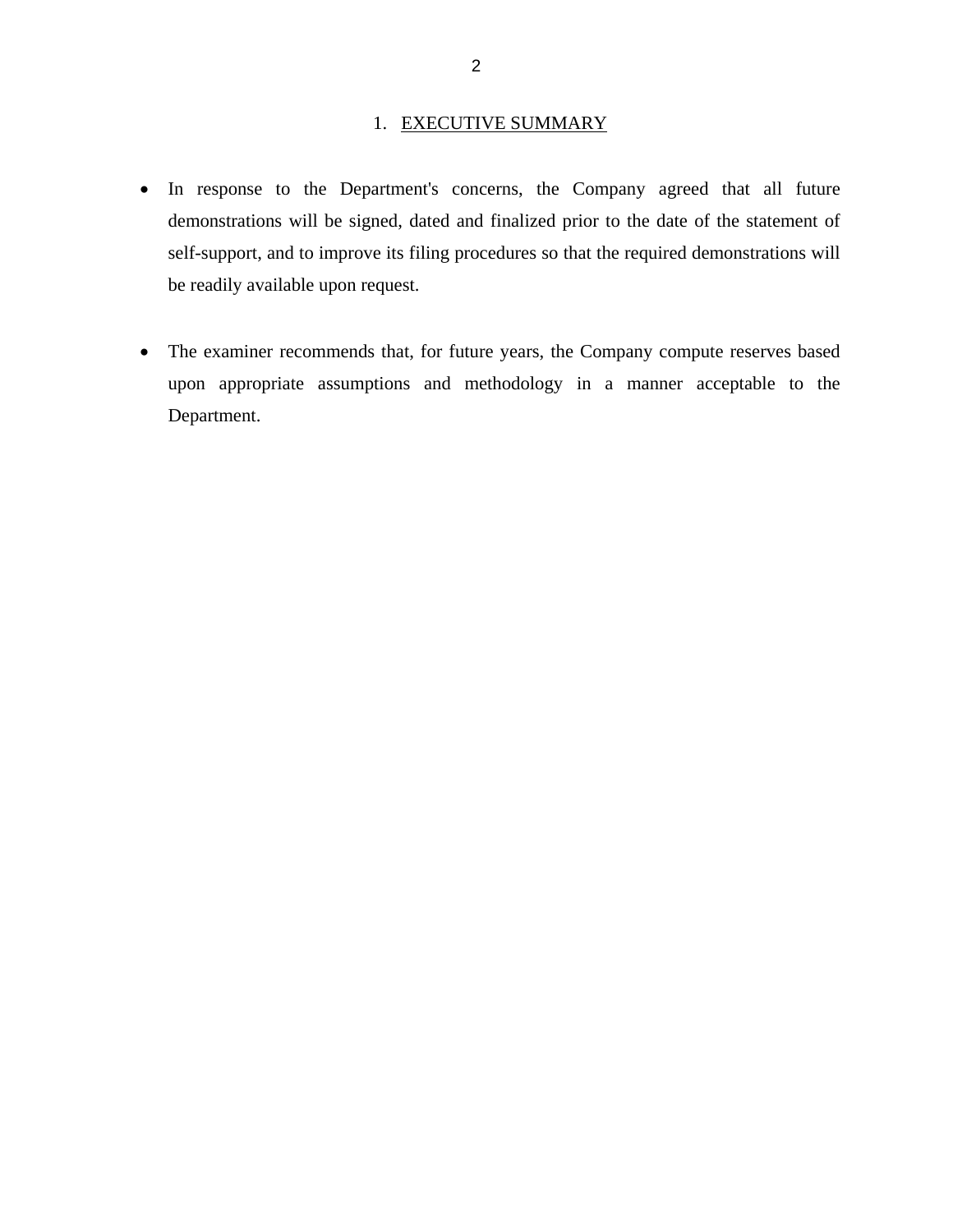#### 2. SCOPE OF EXAMINATION

<span id="page-5-0"></span>The examination of the Company was a full scope examination as defined in the NAIC Financial Condition Examiners Handbook, 2012 Edition (the "Handbook")*.* The examination covers the four-year period from January 1, 2009 to December 31, 2012. The examination was conducted observing the guidelines and procedures in the Handbook and, where deemed appropriate by the examiner, transactions occurring subsequent to December 31, 2012 but prior to the date of this report (i.e., the completion date of the examination) were also reviewed.

In the course of the examination, a review was also made of the manner in which the Company conducts its business and fulfills its contractual obligations to policyholders and claimants. The results of this review are contained in item 7 of this report.

The examination was conducted on a risk focused basis in accordance with the provisions of the Handbook published by the National Association of Insurance Commissioners ("NAIC"). The Handbook guidance provides for the establishment of an examination plan based on the examiner's assessment of risk in the insurer's operations and utilizing that evaluation in formulating the nature and extent of the examination. The examiner planned and performed the examination to evaluate the current financial condition as well as identify prospective risks that may threaten the future solvency of the insurer. The examiner identified key processes, assessed the risks within those processes and evaluated the internal control systems and procedures used to mitigate those risks. The examination also included assessing the principles used and significant estimates made by management, evaluating the overall financial statement presentation, and determining management's compliance with New York statutes, Department guidelines, Statutory Accounting Principles as adopted by the Department, and annual statement instructions.

The examination was coordinated in conjunction with the examination of Banner Life Insurance Company ("Banner Life"), the Company's parent. The coordinated examination was led by the Maryland Insurance Association ("MIA") with participation from New York. Since the Company and Banner Life share common controls and management and the MIA is accredited by the NAIC, it was deemed appropriate to rely on the work of the MIA.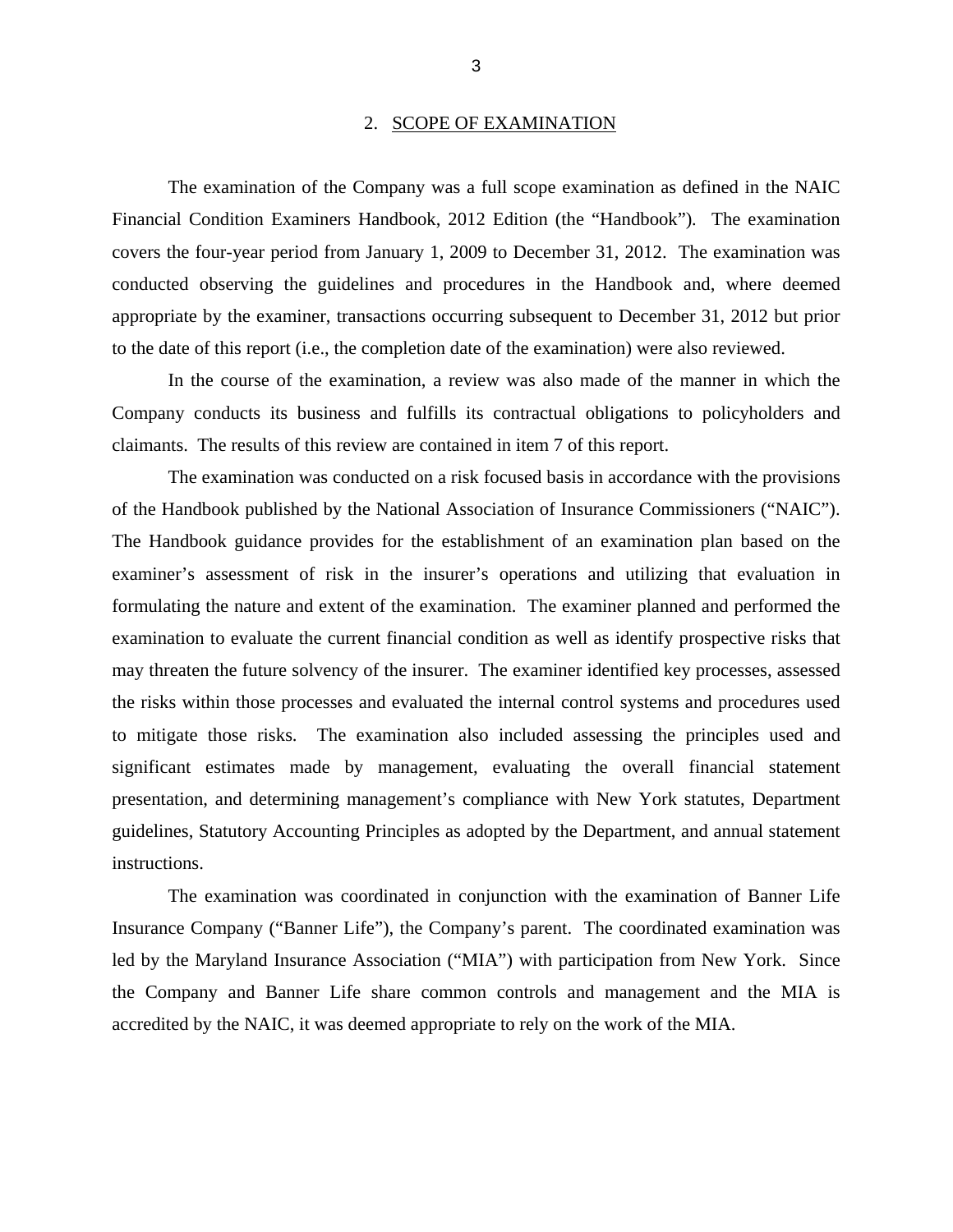Information about the Company's organizational structure, business approach and control environment were utilized to develop the examination approach. The Company's risks and management activities were evaluated incorporating the NAIC's nine branded risk categories. These categories are as follows:

- Pricing/Underwriting
- Reserving
- Operational
- Strategic
- Credit
- Market
- Liquidity
- Legal
- Reputational

The Company was audited annually, for the years 2009 through 2012, by the accounting firm of PricewaterhouseCoopers LLP ("PWC"). The Company received an unqualified opinion in all years. Certain audit workpapers of the accounting firm were reviewed and relied upon in conjunction with this examination. The Company and Banner Life share common controls, management and a common internal audit department; which was given the task of assessing the internal control structure. Banner Life is subject to the NAIC Model Audit Rule ("MAR") and the examiners reviewed and relied on the Banner Life's MAR workpapers in order to identify and obtain an understanding of the financial reporting risks, processes and related internal controls. Where applicable, internal audit workpapers and reports were reviewed and portions were relied upon for this exam.

The examiner reviewed the corrective actions taken by the Company with respect to the violations and recommendations contained in the prior report on examination. The results of the examiner's review are contained in item 8 of this report.

This report on examination is confined to financial statements and comments on those matters which involve departure from laws, regulations or rules, or which require explanation or description.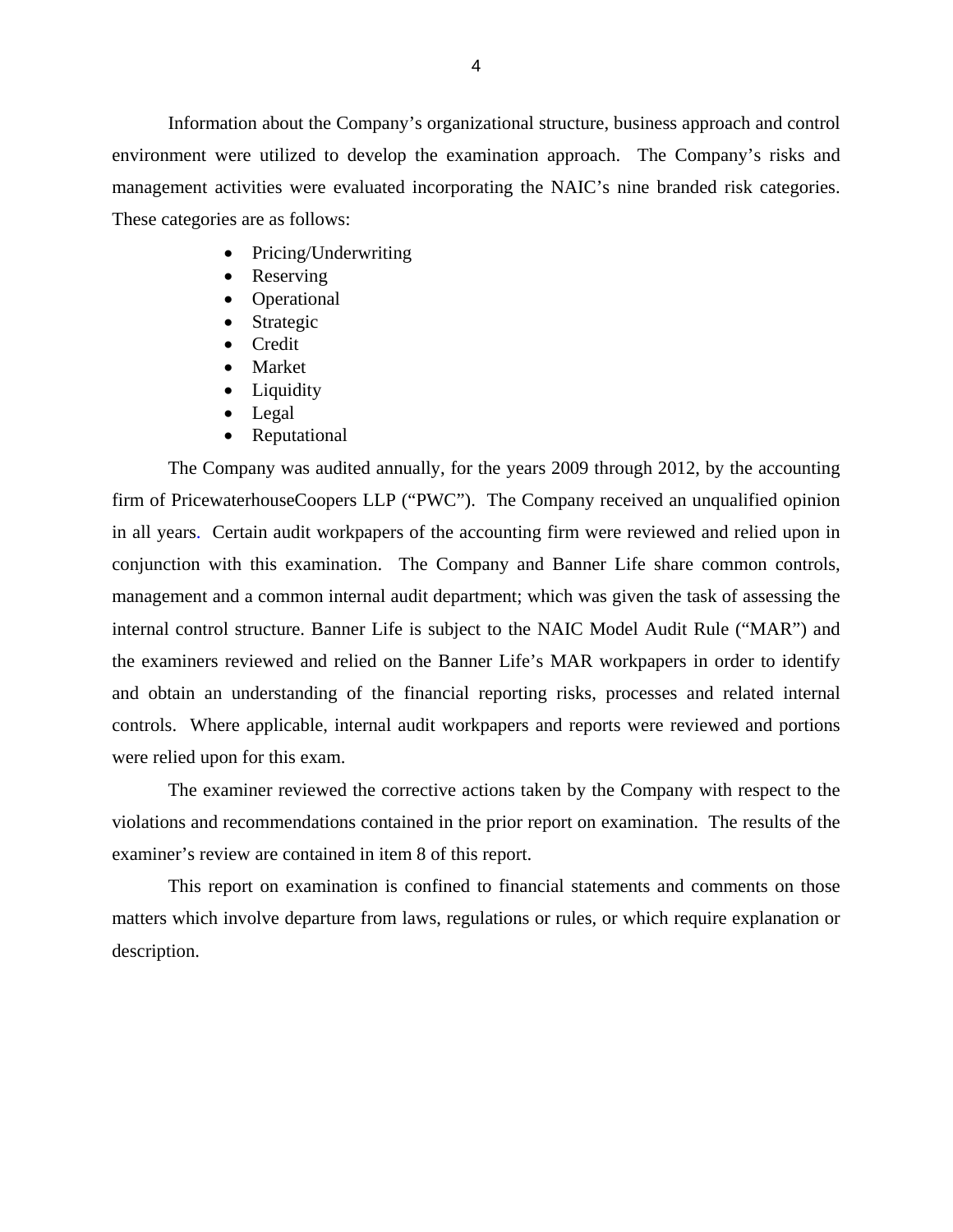#### 3. DESCRIPTION OF COMPANY

#### <span id="page-7-0"></span>A. History

The Company was incorporated as a stock life insurance company under the laws of New York on September 12, 1962, was licensed on January 28, 1963 and commenced business on February 23, 1963 under the name Modern Life Insurance Company. Initial resources of \$1,000,000, consisting of common capital stock of \$500,000 and paid in and contributed surplus of \$500,000 were provided through the sale of 100,000 shares of common stock (with a par value of \$5 each) for \$10 per share.

In 1967, ITT Hamilton Life Insurance Company, a subsidiary of Penncorp Financial, Inc., acquired the Company. In 1968, the Company's name was changed to ITT Life Insurance Company of New York; in 1972, the Company's name was changed to Penn Life Insurance Company of New York. In 1975, the Company adopted its present name.

In 1983, Maiden Lane Life Insurance Company, a subsidiary of Continental Corp., acquired the Company and transferred ownership to Commercial Life Insurance Company, also a subsidiary of Continental Corp. In 1985, ownership was transferred directly to Continental Corp.

In 1989, Legal & General Group, PLC ("L&G"), a London based insurance organization, acquired the Company, then transferred ownership to its subsidiary, Legal & General America, Inc. ("LGA").

In 1991, the Company merged with its affiliate, Banner Life Insurance Company of New York and was the surviving entity of that merger. At the same time, LGA transferred 100% ownership of the Company to its affiliate, Banner Life.

The Company has 450,000 shares of common stock authorized, issued and outstanding as of December 31, 2012, with a par value of \$4.45 per share.

#### B. Holding Company

The Company is a wholly-owned subsidiary of Banner Life, a Maryland stock life insurance company that is licensed in all states except New York. LGA is a Delaware holding company which exerts 100% control over Banner Life through ownership of 100% of Banner Life's Class A common stock. The ultimate parent of the Company is L&G.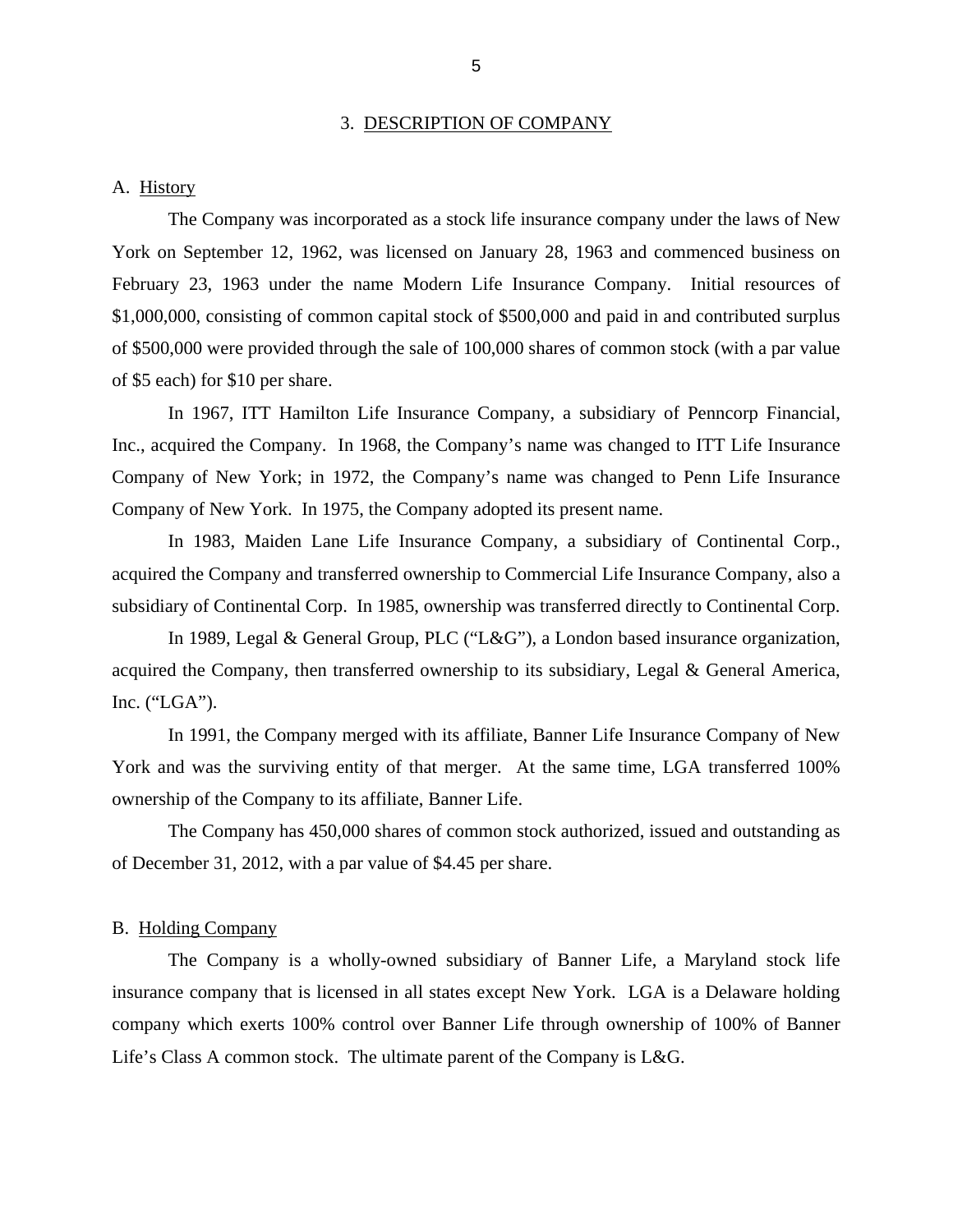# <span id="page-8-0"></span>C. Organizational Chart

An organization chart reflecting the relationship between the Company and significant entities in its holding company system as of December 31, 2012 follows:

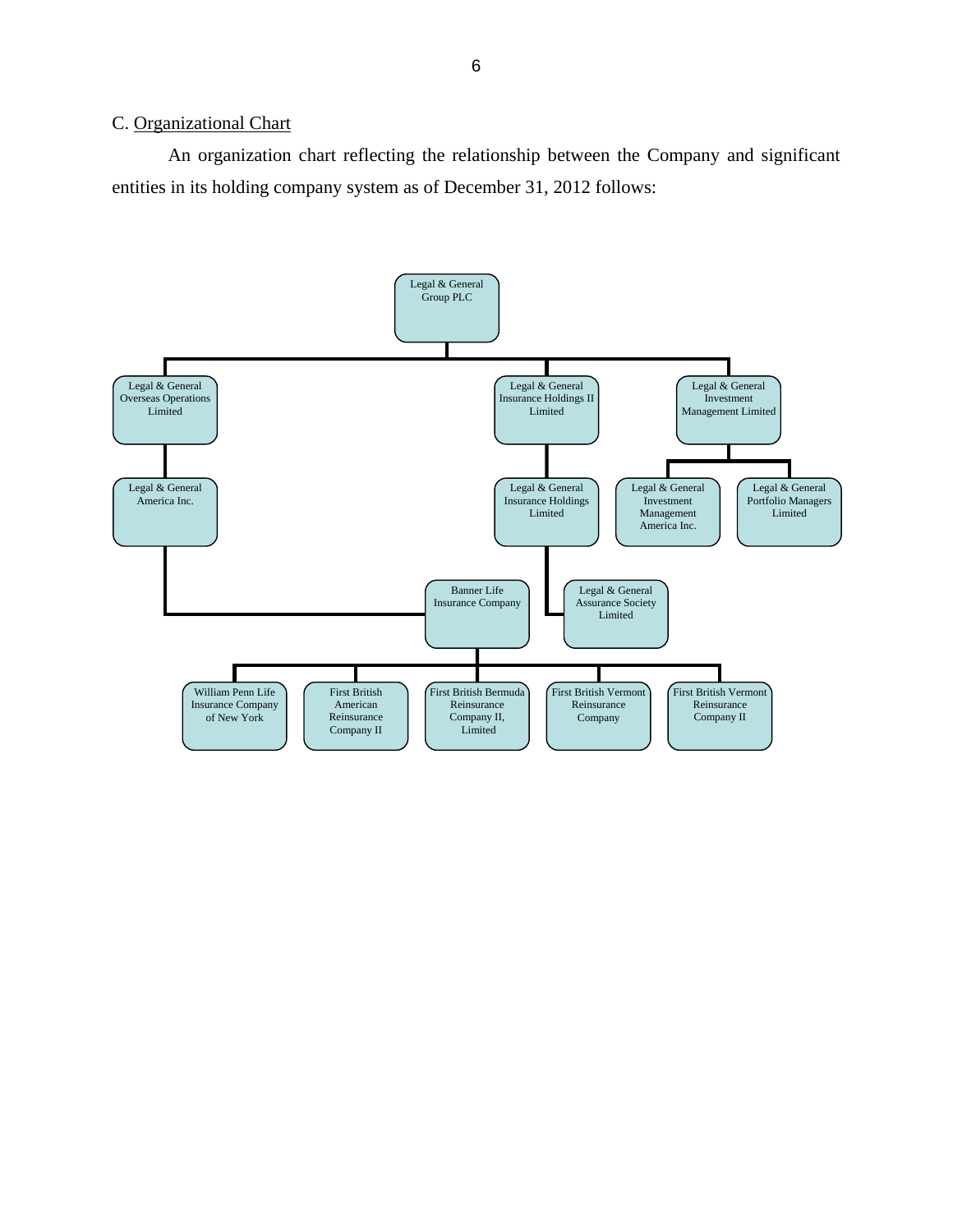# D. Service Agreements

The Company had five service agreements in effect with affiliates during the examination period.

| Type of                |                         |                             |                    |                                                   |                                              |
|------------------------|-------------------------|-----------------------------|--------------------|---------------------------------------------------|----------------------------------------------|
| Agreement              |                         |                             |                    |                                                   |                                              |
| and                    |                         |                             |                    |                                                   | Income/                                      |
| Department             |                         | Provider(s)                 | Recipient(s)       |                                                   | (Expense)* For Each                          |
| <b>File Number</b>     | Effective               | of                          | of                 | Specific Service(s)                               | Year of the                                  |
|                        | Date                    | Service(s)                  | Service(s)         | Covered                                           | Examination                                  |
| Investment             | 02/12/2012              | Legal &                     | The Company        | Investment management                             | 2012 \$(1,009,000)                           |
| Management             |                         | General                     |                    | services.                                         |                                              |
| Agreement              |                         | Investment                  |                    |                                                   |                                              |
| No. 44360              |                         | Management<br>America, Inc. |                    |                                                   |                                              |
| Investment             | 09/16/2004              | Legal $&$                   | The Company        | Investment management                             | 2012 \$<br>$\Omega$                          |
| Management             |                         | General                     |                    | services.                                         | 2011 \$<br>(950,000)                         |
| Agreement              |                         | Investment                  |                    |                                                   | 2010 \$<br>(750,000)                         |
| No. 33194              |                         | Management                  |                    |                                                   | 2009 \$<br>(679,000)                         |
|                        |                         | America, Inc.               |                    |                                                   |                                              |
| Expense                | 10/22/1999              | <b>Banner</b> Life          | The Company        | Services include:                                 | 2012 \$<br>(676,000)                         |
| Sharing                |                         |                             |                    | accounting and tax                                | 2011 \$<br>(473,000)                         |
| Agreement<br>No. 26116 |                         |                             |                    | reconciliations, personnel,<br>and administrative | 2010 \$<br>(365,000)<br>2009 \$<br>(540,000) |
|                        |                         |                             |                    | services.                                         |                                              |
|                        |                         |                             |                    |                                                   |                                              |
| Expense                | $\overline{10}/22/1999$ | The                         | <b>Banner</b> Life | Services include:                                 | 2012 \$<br>370,000                           |
| <b>Sharing</b>         |                         | Company                     |                    | underwriting, claims,                             | 2011 \$<br>515,000                           |
| Agreement              |                         |                             |                    | reinsurance, and agency                           | 2010 \$<br>273,000                           |
| No. 26116              |                         |                             |                    | services.                                         | 2009 \$<br>310,000                           |
| Expense                | 10/22/1999              | <b>LGA</b>                  | The Company        | Services include:                                 | 2012 \$ (9,697,000)                          |
| Sharing                |                         |                             |                    | accounting support,                               | 2011 \$ (8,729,000)                          |
| Agreement              |                         |                             |                    | internal auditing and tax                         | 2010 \$ (8,659,000)                          |
| No. 26116              |                         |                             |                    | related, legal advisory,                          | 2009 \$ (7,046,000)                          |
|                        |                         |                             |                    | actuarial advisory,                               |                                              |
|                        |                         |                             |                    | payroll, personnel                                |                                              |
|                        |                         |                             |                    | supervisory,                                      |                                              |
|                        |                         |                             |                    | administrative, marketing                         |                                              |
|                        |                         |                             |                    | and sales, underwriting                           |                                              |
|                        |                         |                             |                    | and customer services.                            |                                              |

\* Amount of Income or (Expense) Incurred by the Company

The Company participates in a federal income tax allocation agreement with its parent and affiliates.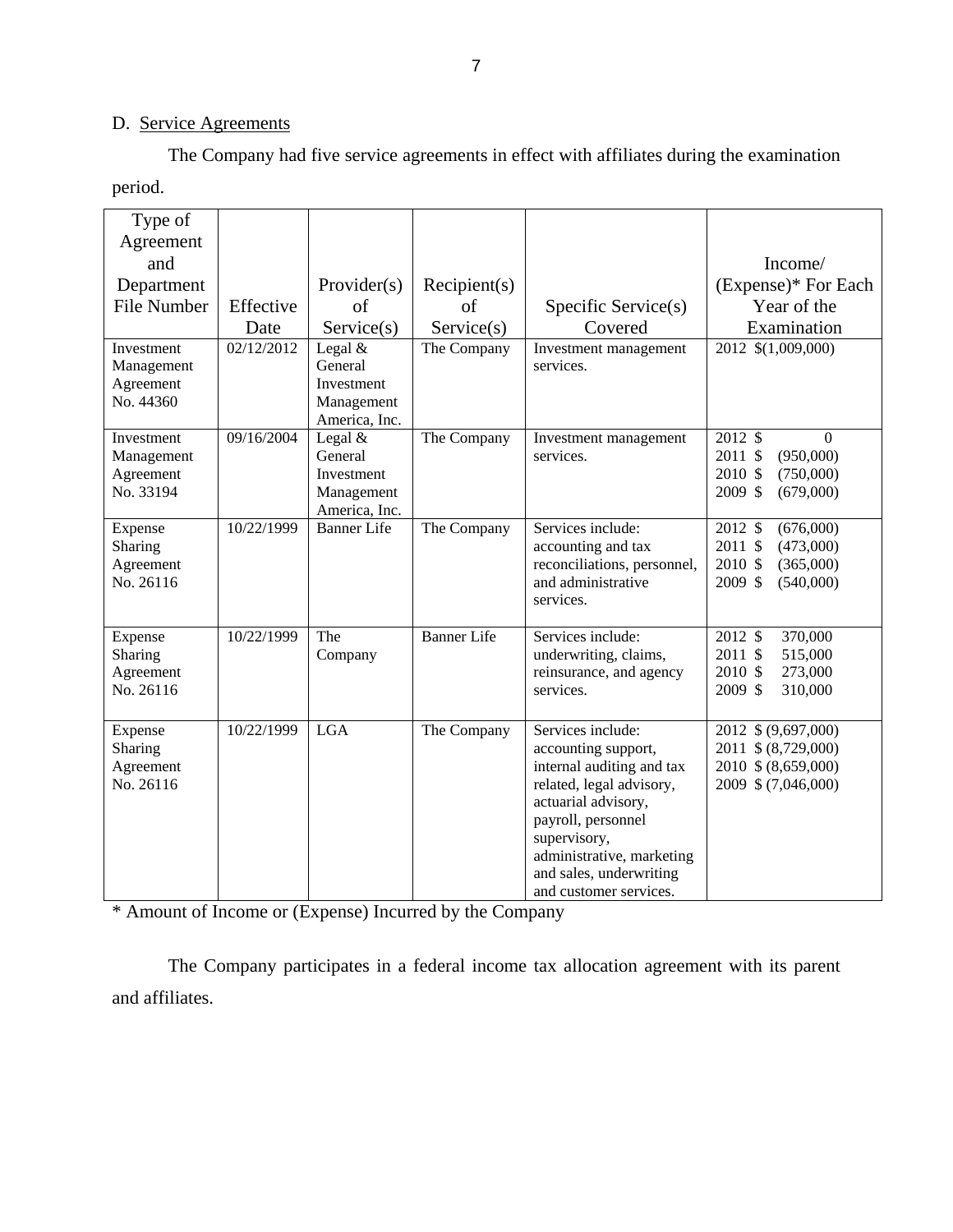#### E. Management

The Company's by-laws provide that the board of directors shall be comprised of not less than seven and not more than 24 directors. Directors are elected for a period of one year at the annual meeting of the stockholders held in May of each year. As of December 31, 2012, the board of directors consisted of eight members. Meetings of the board are held quarterly.

The eight board members and their principal business affiliation, as of December 31, 2012 were as follows:

| Name and Residence                          | <b>Principal Business Affiliation</b>                                                                              | <b>Year First</b><br>Elected |
|---------------------------------------------|--------------------------------------------------------------------------------------------------------------------|------------------------------|
| James D. Atkins<br>Rockville, MD            | President and Chief Executive Officer<br>William Penn Life Insurance Company of New York                           | 2008                         |
| Michael M. Cassell *<br>Greenwich, CT       | Retired - Founder and former President and<br><b>Chief Executive Officer</b><br>The Greenwich Bank & Trust Company | 1989                         |
| Frank T. Gencarelli<br>Lynchburg, VA        | Senior Vice President, Sales and Marketing<br>William Penn Life Insurance Company of New York                      | 2009                         |
| Gene R. Gilbertson<br>Myersville, MD        | Senior Vice President, Chief Financial Officer and<br>Treasurer<br>William Penn Life Insurance Company of New York | 1989                         |
| Sharon P. Jenkins<br>Hempstead, NY          | Senior Vice President and Chief Underwriter<br>William Penn Life Insurance Company of New York                     | 2000                         |
| David J. Orr<br>Monrovia, MD                | Senior Vice President and Chief Actuary<br>William Penn Life Insurance Company of New York                         | 1990                         |
| Leonard L. Reynolds *<br>Salt Lake City, UT | Owner<br><b>Sentry West Insurance Services</b>                                                                     | 2007                         |
| Thomas W. Walsh *<br>Portsmouth, RI         | Retired, Former Partner<br>PricewaterhouseCoopers                                                                  | 2007                         |

\* Not affiliated with the Company or any other company in the holding company system

In May, 2013, Mr. Leonard L. Reynolds did not stand for re-election to the board of directors. In September 2013, John P. Murrin was elected to the board of directors to replace Mr. Reynolds. Mr. Murrin is not affiliated with the Company or any other company in the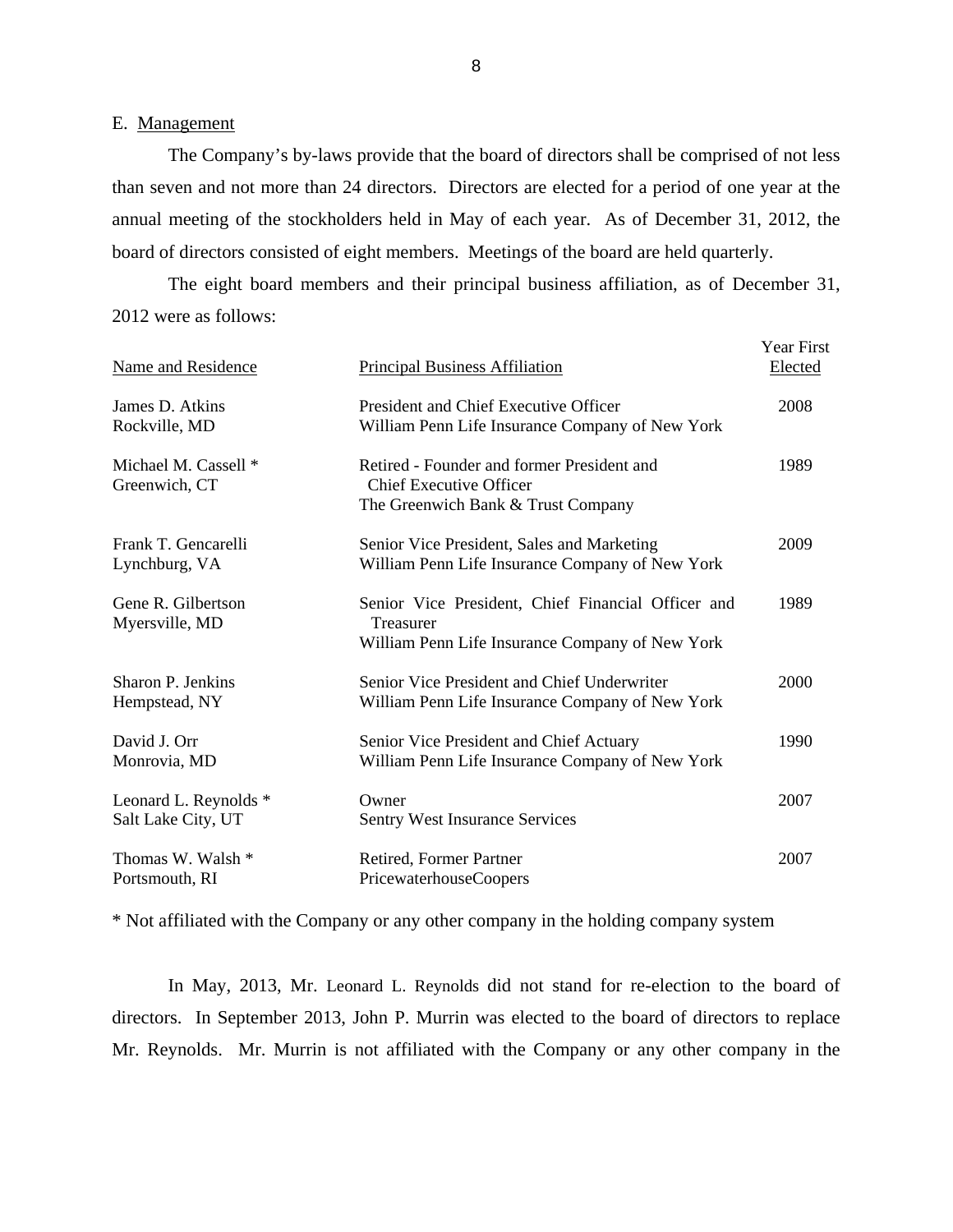holding company system. Mr. Murrin is a former partner and Chief Financial Officer of McKinsey & Company, Inc.

The examiner's review of the minutes of the meetings of the board of directors and its committees indicated that meetings were well attended and that each director attended a majority of meetings.

The following is a listing of the principal officers of the Company as of December 31, 2012:

Name Title

| James D. Atkins     | President and Chief Executive Officer                        |
|---------------------|--------------------------------------------------------------|
| Gene R. Gilbertson  | Senior Vice President, Chief Financial Officer and Treasurer |
| Bryan R. Newcombe   | Vice President, Secretary and General Counsel                |
| Charles Lingaas*    | Vice President, Administration                               |
| David J. Orr        | Senior Vice President and Chief Actuary                      |
| Sharon P. Jenkins   | Senior Vice President and Chief Underwriter                  |
| Frank T. Gencarelli | Senior Vice President, Sales and Marketing                   |

\* Designated consumer services officer per Section 216.4(c) of Department Regulation No. 64.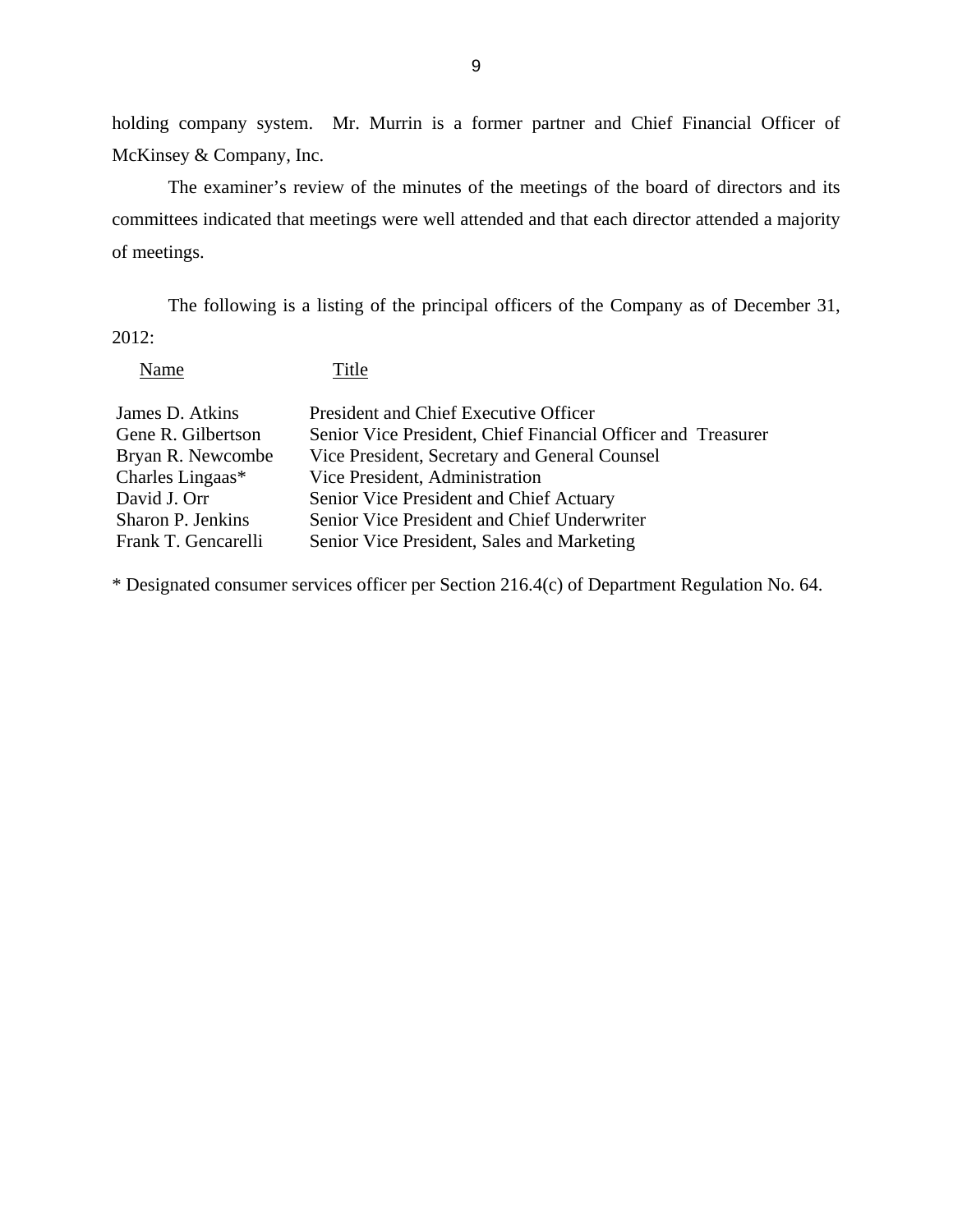The Company is authorized to write life insurance, annuities and accident and health insurance as defined in paragraphs 1, 2 and 3 of Section 1113(a) of the New York Insurance Law. The Company ceased writing accident and health insurance in 1975 and ceased writing annuities in 2005.

The Company is licensed to transact business in 12 states and the District of Columbia. In 2012, 81.3% of life premiums and 78.4% of annuity considerations were received from New York. Policies are written on a non-participating basis.

The following tables show the percentage of direct premiums received, by state, and by major lines of business for the year 2012:

| Life Insurance Premiums           |                     | <b>Annuity Considerations</b>      |                     |  |  |
|-----------------------------------|---------------------|------------------------------------|---------------------|--|--|
| New York<br>New Jersey<br>Florida | 81.3%<br>4.7<br>4.0 | New York<br>Connecticut<br>Florida | 78.4%<br>8.4<br>6.3 |  |  |
| Subtotal                          | 90.0%               | Subtotal                           | 93.1%               |  |  |
| All others                        | 10.0                | All others                         | 6.9                 |  |  |
| Total                             | 100.0%              | Total                              | 100.0%              |  |  |

#### A. Statutory and Special Deposits

As of December 31, 2012, the Company had \$1,530,000 (par value) of United States Treasury Notes on deposit with the State of New York, its domiciliary state, for the benefit of all policyholders, claimants and creditors of the Company. An additional, \$3,146,518 was reported in Schedule E of the 2012 filed annual statement as being held by the state of Massachusetts.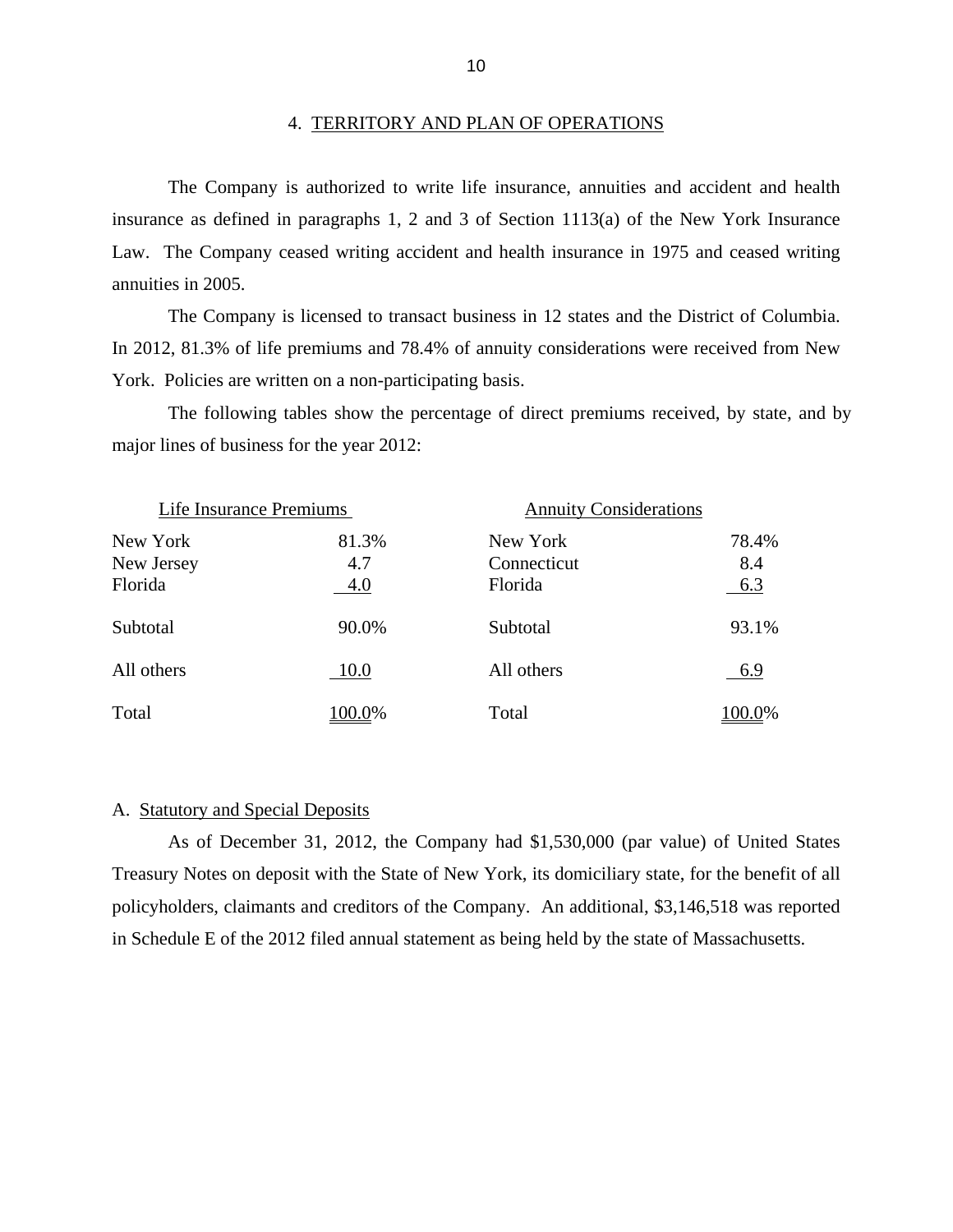#### <span id="page-13-0"></span>B. Direct Operations

The Company's primary products sold during the examination period were individual life insurance and universal life insurance. The main focus is on its fully underwritten term life insurance product. The Company de-emphasized the sale of its universal life insurance and annuity products in 1995, and ceased writing annuities in 2005. In addition, the Company has a closed block of par life products that was acquired from Monarch Life in the early 1990's.

The Company's agency operations are conducted on a brokerage general agency basis. The Company's general agents recruit agents/brokers for the Company to appoint, the agents/brokers sell the Company's products to the general public. All general agents and agents/brokers are independent.

#### C. Reinsurance

As of December 31, 2012, the Company had reinsurance treaties in effect with 26 companies, of which 15 were authorized or accredited. The Company's life insurance is reinsured on a coinsurance, modified-coinsurance, and/or yearly renewable term basis. Reinsurance is provided on an automatic and/or facultative basis.

The maximum retention limit for individual life contracts is \$2,000,000. The total face amount of life insurance ceded as of December 31, 2012, was \$76,118,420,012 which represents 96.2% of the total face amount of life insurance in force. Reserve credit taken for reinsurance ceded to unauthorized companies, totaling \$674 million, was supported by letters of credit, trust agreements and/or funds withheld.

 assumed from a non-affiliate company. The Company did not assume accident and health business. The Company did not assume any life premiums but reported \$0.9 million of life reserves

The primary type of insurance issued by the Company is term life. With the adoption of Department Regulation No. 147, the Company was required to significantly increase its reserves. As a result of the significant reserve increase, the Company, along with Banner Life, created First British American Reinsurance Company ("FBARC") as a special purpose financial captive established for the purpose of reinsuring certain level premium term business blocks of business of the Company and Banner Life. The funding of the transaction was primarily through capital provided by outside investors. The transaction received Department approval on November 8,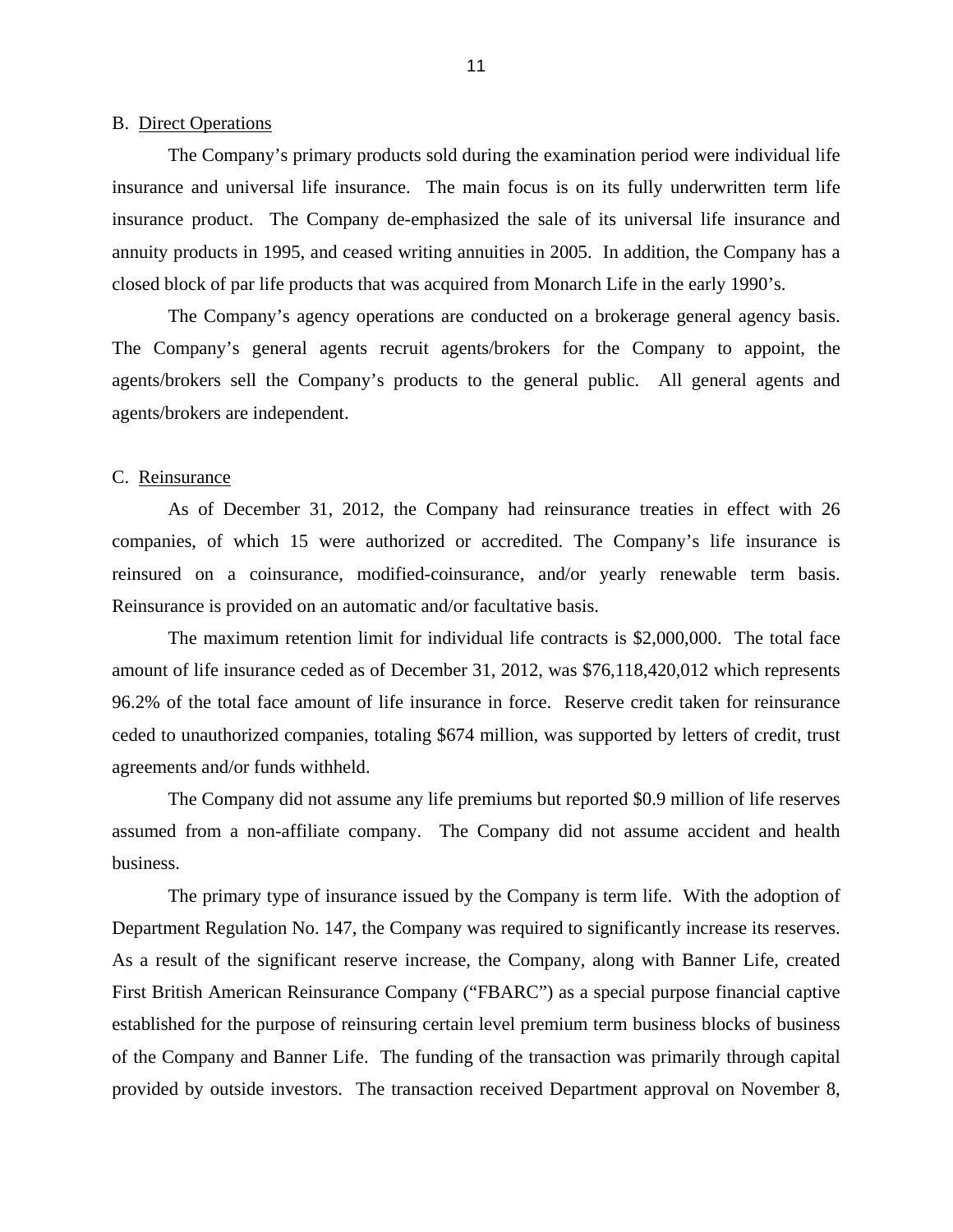2004 and became effective December 1, 2004. In 2010, FBARC received approval to transfer business originally reinsured with FBARC to LGAS and the simultaneous amendment of the terms of the treaty and FBARC was subsequently dissolved. LGAS is the primary operating insurance company within the Legal & General Group in London, the ultimate parent of the Company. As a result of the approved novation, the Company reinsures portions of its business to LGAS to address Department Regulation No. 147 reserve strain.

In 2012, the Department approved LGAS as a certified reinsurer and subsequently, the Company executed two reinsurance treaties with LGAS under its new certified status. The transactions resulted in increased surplus of \$37.1 million. However, in 2012, the Company reflected a \$13.3 million net loss that was primarily attributable to the \$44.7 million in ceded premiums for the initial setup of the two treaties.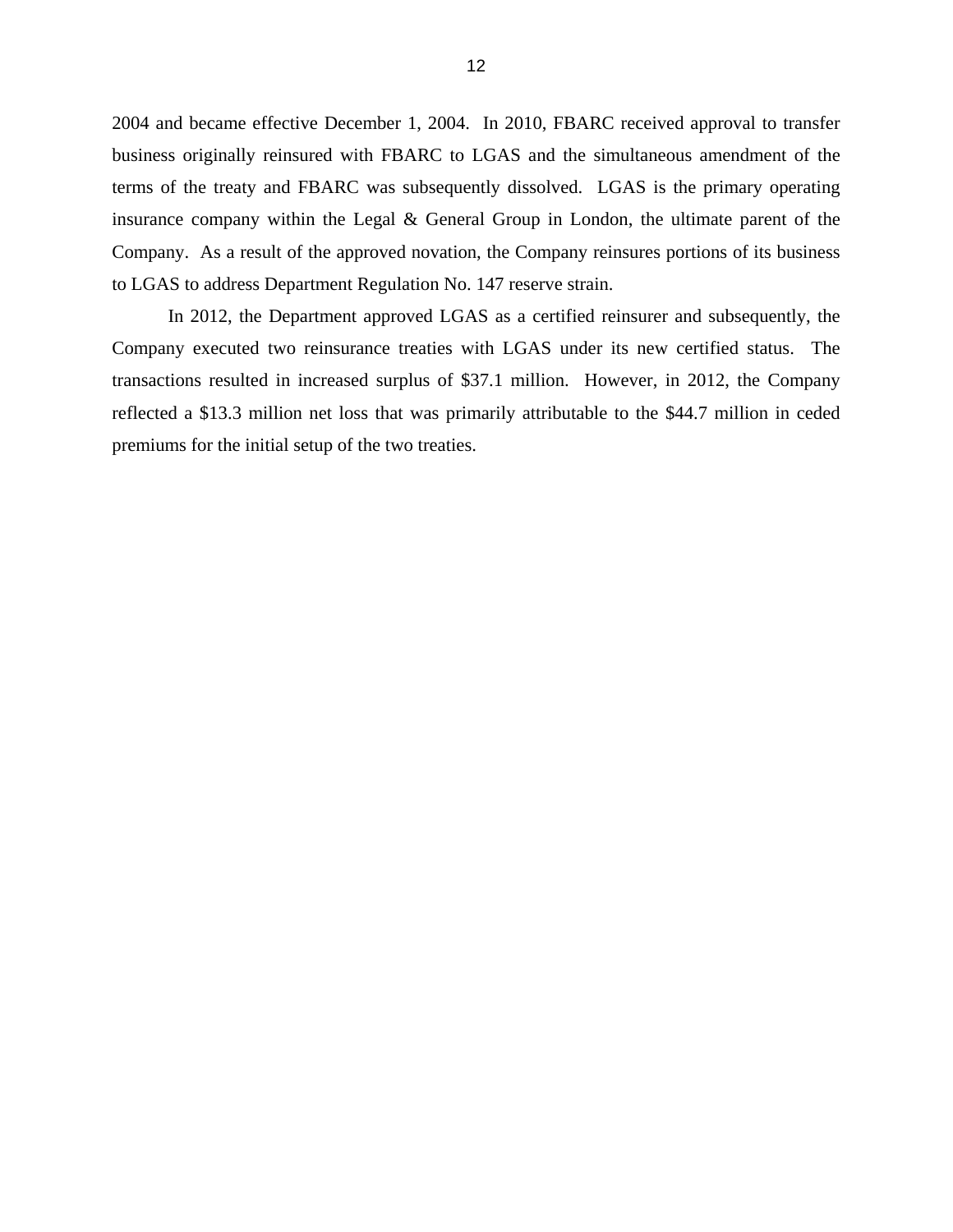Indicated below is significant information concerning the operations of the Company during the period under examination as extracted from its filed annual statements. Failure of items to add to the totals shown in any table in this report is due to rounding.

The following table indicates the Company's financial growth during the period under review:

|                                        | December 31,<br>2008 | December 31,<br>2012 | Increase           |
|----------------------------------------|----------------------|----------------------|--------------------|
| <b>Admitted assets</b>                 | \$965,647,301        | \$1,121,313,452      | \$155,666,151      |
| Liabilities                            | \$869,633,875        | \$914,962,281        | \$45,328,406       |
| Common capital stock                   | 2,002,500<br>\$      | \$<br>2,002,500      | \$<br>$\mathbf{0}$ |
| Gross paid in and contributed surplus  | 54,058,416           | 80,058,416           | \$26,000,000       |
| Unassigned funds (surplus)             | 39,952,510           | 124,290,255          | 84,337,745         |
| Total capital and surplus              | \$96,013,426         | \$206,351,171        | \$110,337,745      |
| Total liabilities, capital and surplus | \$965,647,301        | \$1,121,313,452      | \$155,666,151      |

The Company's invested assets as of December 31, 2012 were mainly comprised of bonds (94.5%).

The majority (99.6%) of the Company's bond portfolio, as of December 31, 2012, was comprised of investment grade obligations.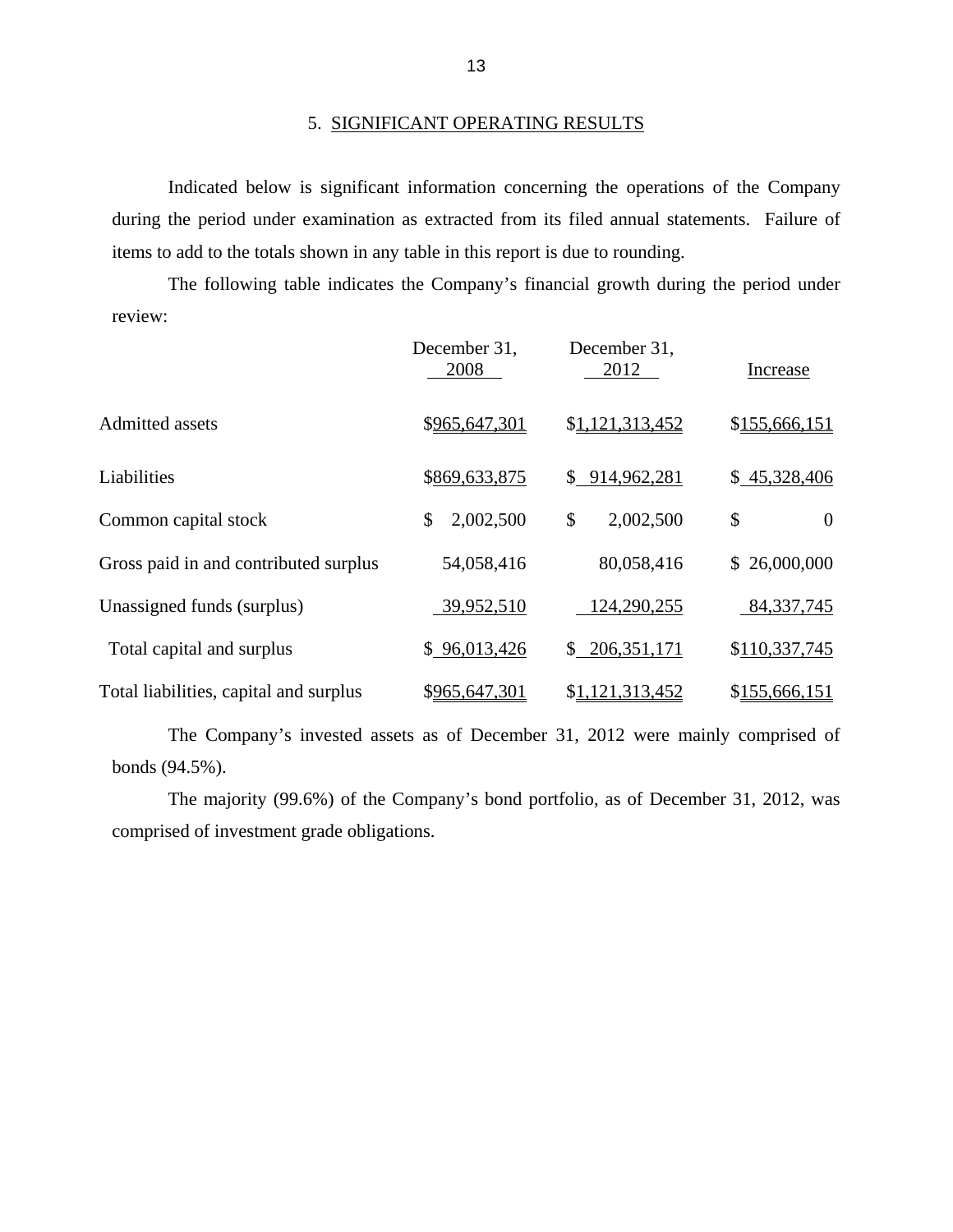|      |               | Individual<br>Whole Life | Individual<br>Term |              |  |
|------|---------------|--------------------------|--------------------|--------------|--|
| Year | <b>Issued</b> | In Force                 | <b>Issued</b>      | In Force     |  |
| 2009 | \$103,958     | \$6,090,235              | \$5,538,154        | \$60,607,761 |  |
| 2010 | \$181,249     | \$5,839,135              | \$5,477,153        | \$63,136,450 |  |
| 2011 | \$137,520     | \$5,549,594              | \$7,702,439        | \$67,517,632 |  |
| 2012 | \$181,943     | \$5,383,835              | \$10,042,053       | \$73,757,192 |  |

The following indicates, for each of the years listed below, the amount of life insurance issued and in force by type (in thousands of dollars):

In 2010, the Company implemented new initiatives to build relationships with additional and enhanced agency contacts. These initiatives resulted in a 49% increase in policy sales between 2010 and 2012.

The following is the net gain (loss) from operations by line of business after federal income taxes but before realized capital gains (losses) reported for each of the years under examination in the Company's filed annual statements:

|                           | 2009             | 2010                             | 2011                           | 2012            |
|---------------------------|------------------|----------------------------------|--------------------------------|-----------------|
| Ordinary:                 |                  |                                  |                                |                 |
| Life insurance            | \$<br>(329, 037) | \$(9,245,614)                    | (514, 847)<br>\$               | \$ (8,984,949)  |
| Individual annuities      | 2,233,594        | 1,468,665                        | 1,164,266                      | (3,924,470)     |
| Supplementary contracts   | (15,696)         | (4,160)                          | $\theta$                       | (9, 472)        |
| Total ordinary            | \$1,888,861      | \$(7,781,109)                    | \$<br>649,419                  | \$(12,918,891)  |
| Group:                    |                  |                                  |                                |                 |
| Life                      | \$<br>2,430      | \$<br>$\theta$                   | $\mathbb{S}$<br>$\overline{0}$ | \$<br>$\theta$  |
| Total group               | \$<br>2,430      | $\mathbb{S}$<br>$\boldsymbol{0}$ | \$<br>$\boldsymbol{0}$         | \$<br>$\theta$  |
| Accident and health:      |                  |                                  |                                |                 |
| Other                     | (78, 554)<br>\$  | (41, 676)<br>\$                  | \$<br>(42,081)                 | \$<br>(58, 502) |
| Total accident and health | \$<br>(78, 554)  | \$<br>(41, 676)                  | \$<br>(42,081)                 | \$<br>(58, 502) |
| Total                     | \$1,812,737      | $\S(7,822,785)$                  | \$<br>607,338                  | \$(12,977,393)  |

The loss of \$9.2 million in 2010, in the ordinary life line of business was primarily attributable to approximately \$25 million of net ceded premiums from the impact of the reinsurance novation from FBARC to LGAS. The loss of \$8.9 million in 2012 in the ordinary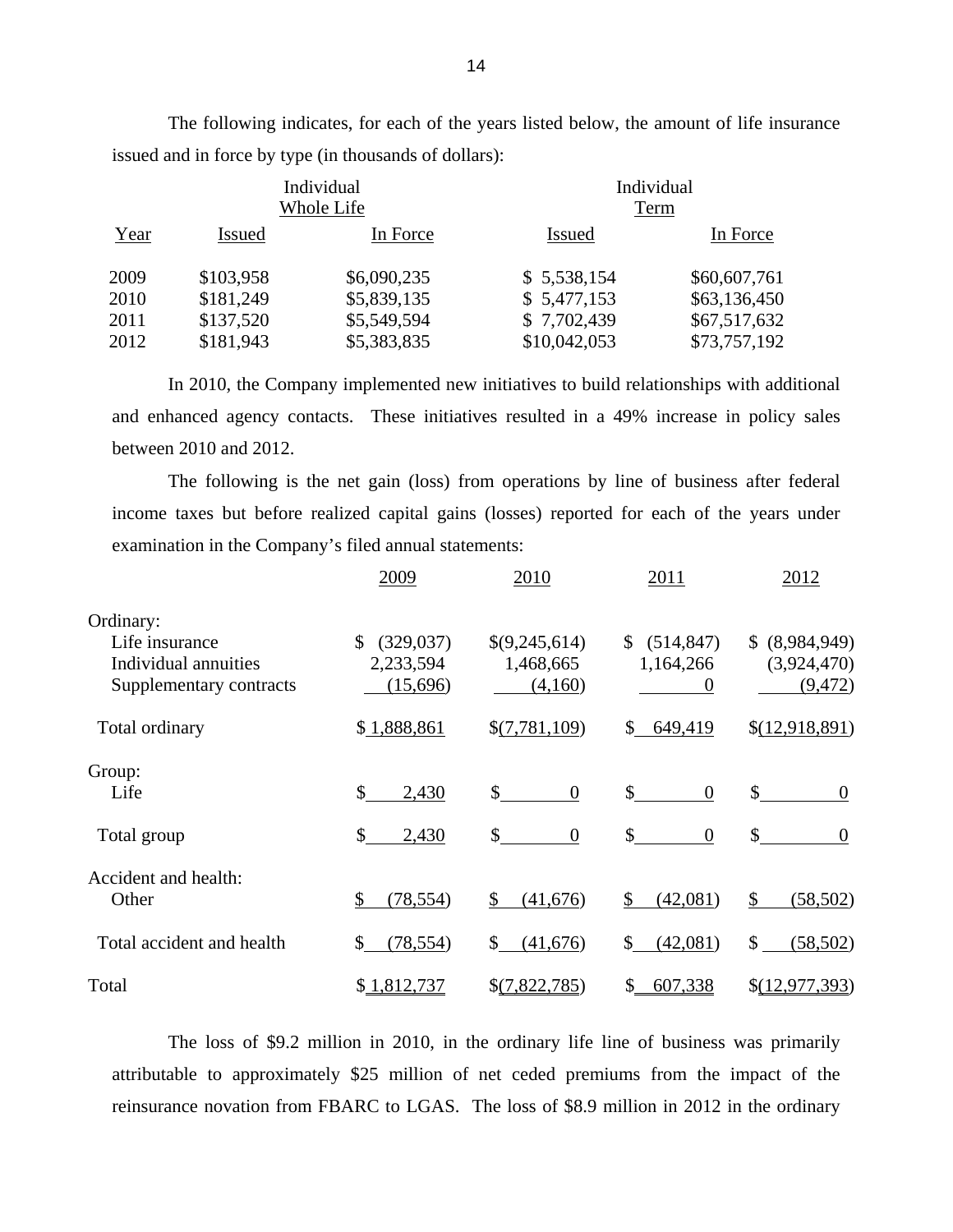life line of business was primarily due to the \$44.7 million of net ceded premiums related to the reinsurance treaties effective 2012 with LGAS. The losses in 2009 and 2010 are considered normal losses for the line.

The Company ceased writing individual annuities in 2005, the fluctuation in losses for this line of business is mainly attributed to changes in the number of claims or surrenders in a particular year.

The Company has not marketed its group life business since the late 1980's and that business is currently in run off.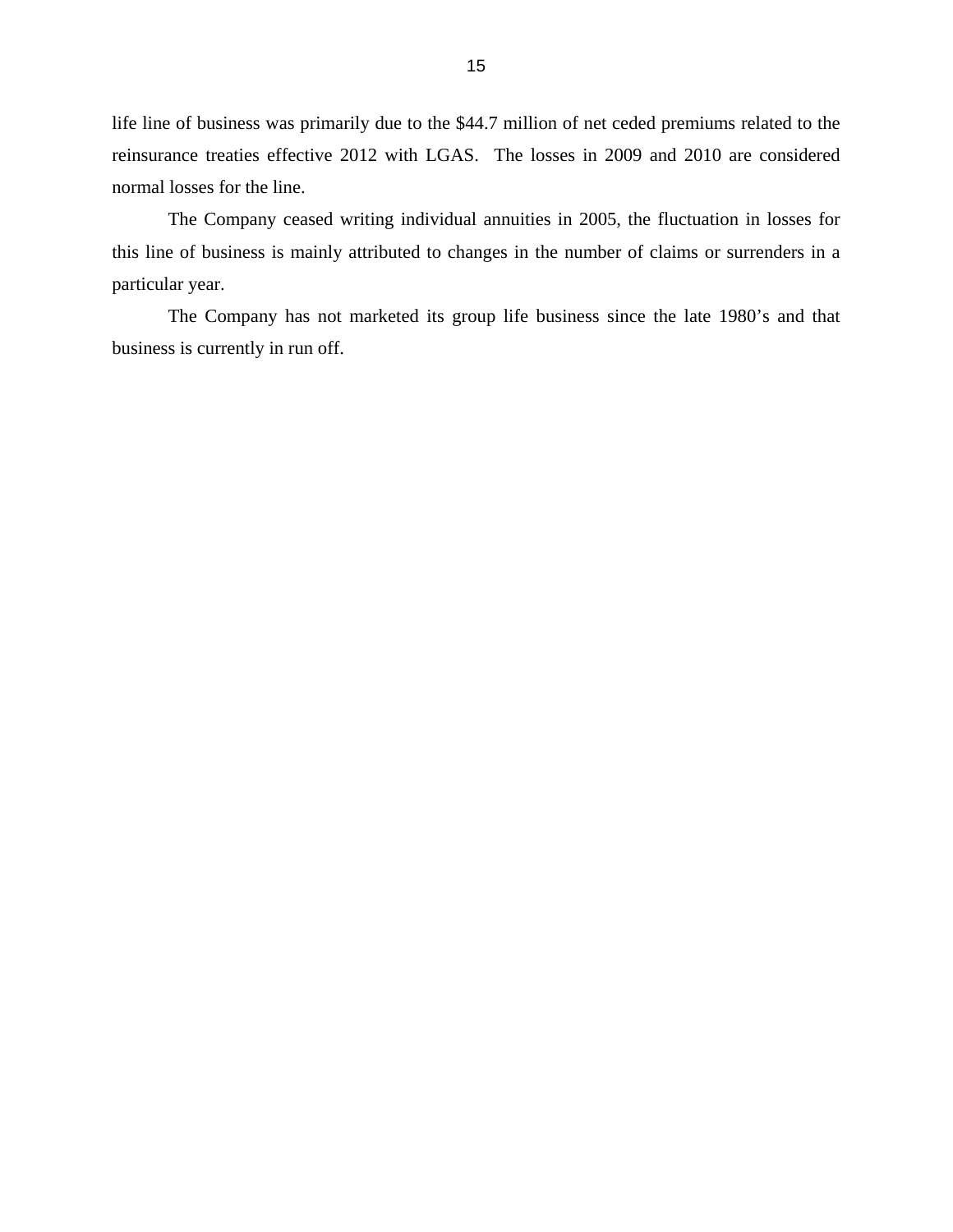#### 6. FINANCIAL STATEMENTS

The following statements show the assets, liabilities, capital and surplus as of December 31, 2012, as contained in the Company's 2012 filed annual statement, a condensed summary of operations and a reconciliation of the capital and surplus account for each of the years under review. The examiner's review of a sample of transactions did not reveal any differences which materially affected the Company's financial condition as presented in its financial statements contained in the December 31, 2012 filed annual statement.

#### A. Independent Accountants

The firm of PricewaterhouseCoopers ("PWC") was retained by the Company to audit the Company's combined statutory basis statements of financial position of the Company as of December  $31<sup>st</sup>$  of each year in the examination period, and the related statutory-basis statements of operations, capital and surplus, and cash flows for the year then ended.

PWC concluded that the statutory financial statements presented fairly, in all material respects, the financial position of the Company at the respective audit dates. Balances reported in these audited financial statements were reconciled to the corresponding years' annual statements with no discrepancies noted.

#### B. Net Admitted Assets

| <b>Bonds</b>                                                          | \$<br>998,830,800 |
|-----------------------------------------------------------------------|-------------------|
| Cash, cash equivalents and short term investments                     | 21,398,721        |
| Contract loans                                                        | 36,407,381        |
| Investment income due and accrued                                     | 11,028,014        |
| Premiums and considerations:                                          |                   |
| Uncollected premiums and agents' balances in the course of collection | (1,410,894)       |
| Deferred premiums, agents' balances and installments booked but       |                   |
| deferred and not yet due                                              | 6,746,286         |
| Reinsurance:                                                          |                   |
| Amounts recoverable from reinsurers                                   | 7,066,750         |
| Other amounts receivable under reinsurance contracts                  | 148,085           |
| Net deferred tax asset                                                | 27, 257, 530      |
| Receivables from parent, subsidiaries and affiliates                  | 2,386             |
| Gross deferred reinsurance premiums                                   | 13,838,393        |
| Total admitted assets                                                 | \$1,121,313,452   |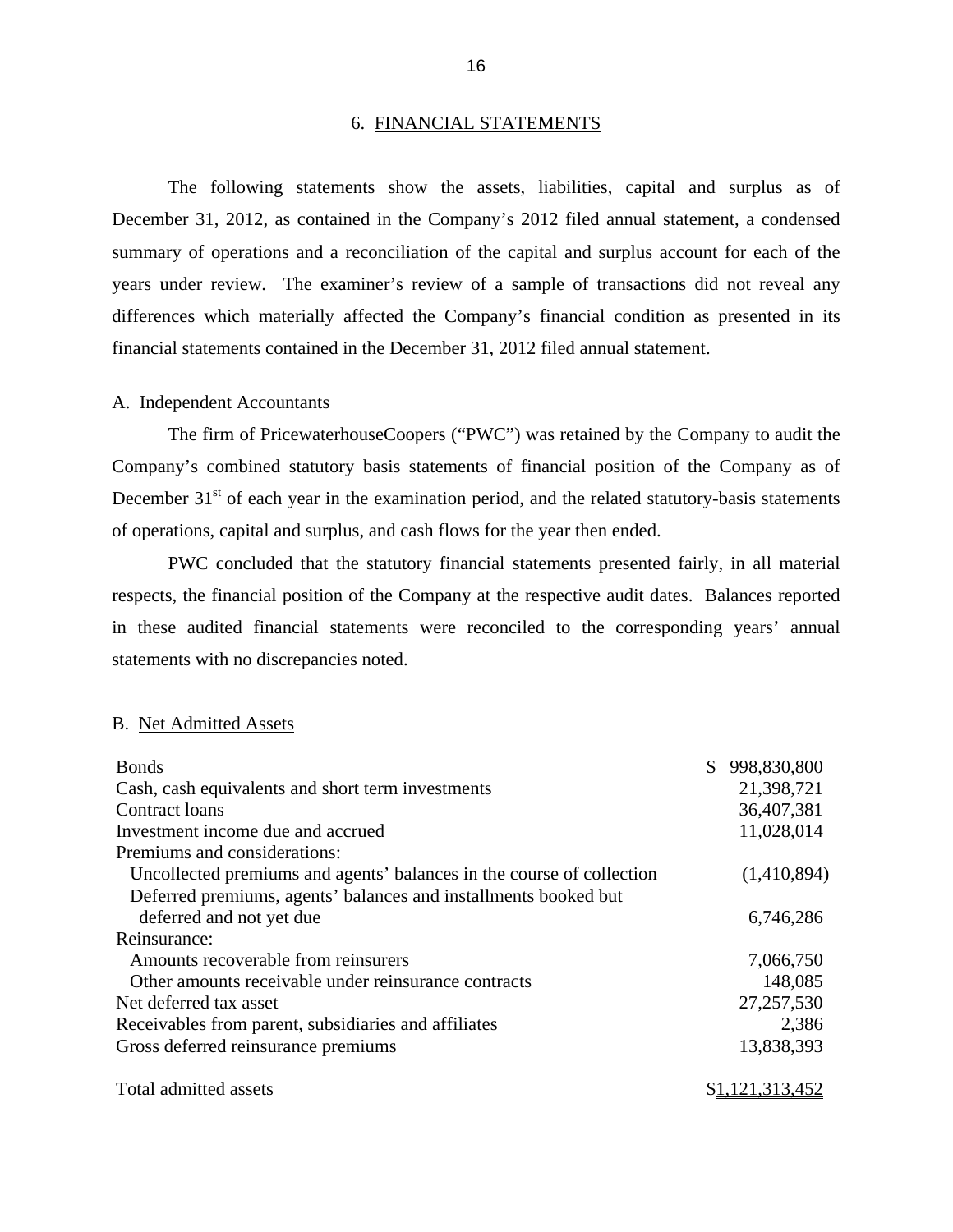# <span id="page-19-0"></span>C. Liabilities, Capital and Surplus

| Aggregate reserve for life policies and contracts                       | \$<br>628, 337, 723     |
|-------------------------------------------------------------------------|-------------------------|
| Aggregate reserve for accident and health contracts                     | 137,950                 |
| Liability for deposit-type contracts                                    | 5,795,898               |
| Contract claims:                                                        |                         |
| Life                                                                    | 13,387,503              |
| Accident and health                                                     | 12,888                  |
| Provision for policyholders' dividends and coupons payable in           |                         |
| following calendar year – estimated amounts                             |                         |
| Dividends apportioned for payment                                       | 800,000                 |
| Premiums and annuity considerations for life and accident and health    |                         |
| contracts received in advance                                           | 209,054                 |
| Contract liabilities not included elsewhere:                            |                         |
| Provision for experience rating refunds                                 | 34,862                  |
| Other amounts payable on reinsurance                                    | 3,395,529               |
| Interest maintenance reserve                                            | 35,562,668              |
| Commissions to agents due or accrued                                    | 75,989                  |
| General expenses due or accrued                                         | 2,875,442               |
| Taxes, licenses and fees due or accrued, excluding federal income taxes | (364, 575)              |
| Current federal and foreign income taxes                                | 415,961                 |
| Unearned investment income                                              | 1,251,444               |
| Amounts withheld or retained by company as agent or trustee             | 934,470                 |
| Amounts held for agents' account                                        | 446,309                 |
| Remittances and items not allocated                                     | (550, 335)              |
| Miscellaneous liabilities:                                              |                         |
| Asset valuation reserve                                                 | 3,912,444               |
| Funds held under reinsurance treaties with unauthorized reinsurers      | 165,267,830             |
| Payable to parent, subsidiaries and affiliates                          | 1,273,258               |
| Funds held under coinsurance                                            | 39,957,579              |
| Payable for securities                                                  | 10,379,909              |
| Accrued interest on policy funds                                        | 466,298                 |
| Other liabilities                                                       | 866,792                 |
| Modified coinsurance agreement                                          | 79,391                  |
| <b>Total liabilities</b>                                                | \$914,962,281           |
| Common capital stock                                                    | \$2,002,500             |
| Gross paid in and contributed surplus                                   | 80,058,416              |
| Unassigned funds (surplus)                                              | 124, 290, 255           |
| <b>Surplus</b>                                                          | \$204,348,671           |
| Total capital and surplus                                               | \$206,351,171           |
| Total liabilities, capital and surplus                                  | \$ <u>1,121,313,452</u> |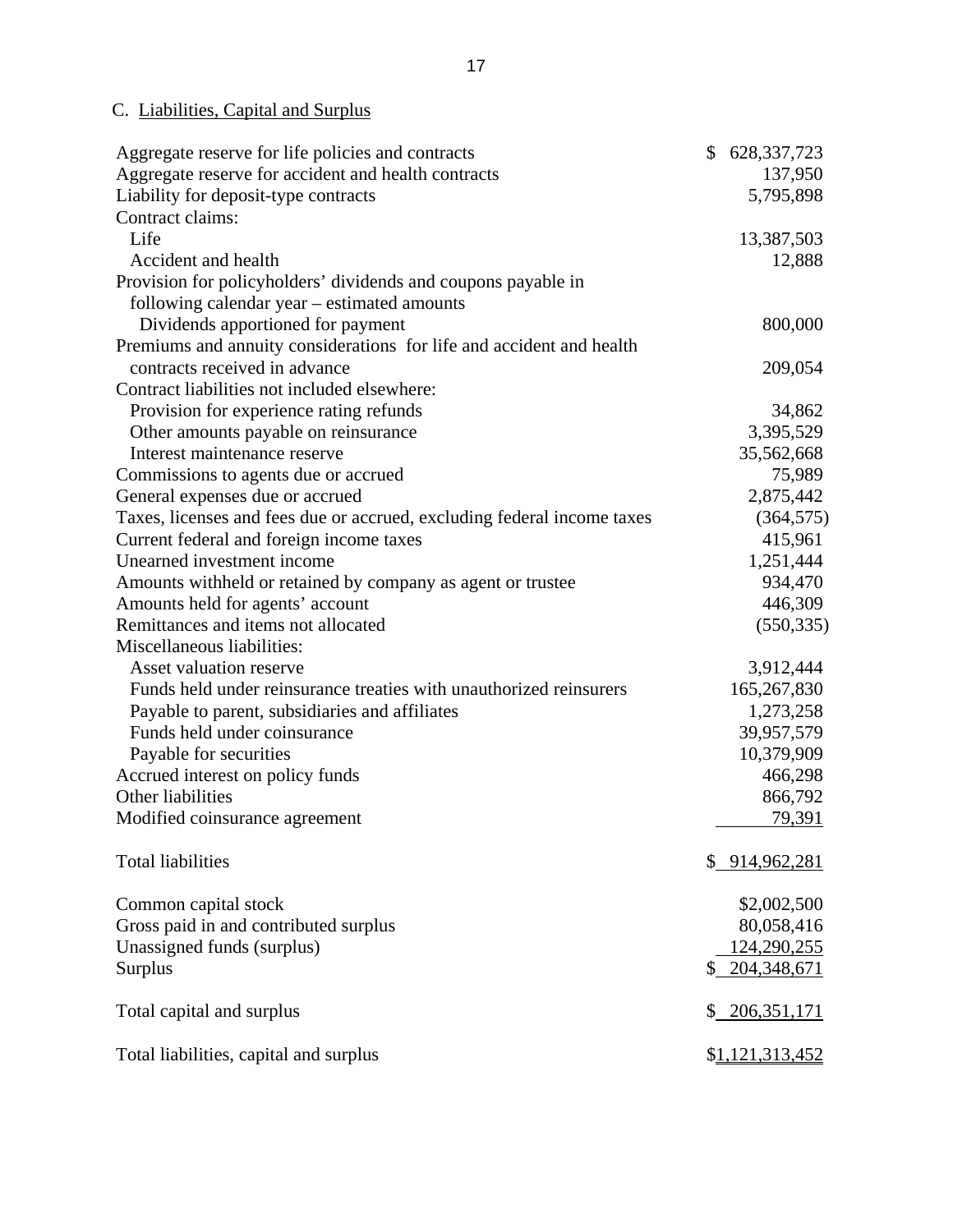# D. Condensed Summary of Operations

|                                                          |                 | 2010           | 2011                                      | 2012                        |
|----------------------------------------------------------|-----------------|----------------|-------------------------------------------|-----------------------------|
| Premiums and considerations                              | \$50,043,438    | \$28,043,942   | \$49,167,951                              | 3,407,744<br>$\mathbb{S}^-$ |
| Investment income                                        | 54,948,853      | 55,336,818     | 56,292,756                                | 51,142,944                  |
| Commissions and reserve adjustments on reinsurance ceded | 15,689,227      | 13,110,100     | 13,602,696                                | 14,867,903                  |
| Miscellaneous income                                     |                 | (1,235,575)    | (11, 545, 524)                            | (12,460,116)                |
|                                                          | (461,048)       |                |                                           |                             |
| Total income                                             | \$120,220,470   | \$95,255,285   | \$107,517,879                             | \$56,958,475                |
| Benefit payments                                         | \$82,535,538    | \$80,641,128   | \$79,809,979                              | \$67,362,379                |
| Increase in reserves                                     | (8,297,683)     | (21,709,826)   | (37, 747, 767)                            | (56,290,917)                |
| Commissions                                              | 13,526,161      | 12,595,144     | 13,593,977                                | 15,620,722                  |
| General expenses and taxes                               | 29,239,498      | 29,780,679     | 29,765,650                                | 34,283,305                  |
| Increase in loading on deferred and uncollected premiums |                 |                |                                           |                             |
|                                                          | 47,202          | 123,219        |                                           | 1,231,879                   |
| <b>Total deductions</b>                                  | \$116,956,312   | \$101,430,344  | $\frac{12}{5}\frac{254}{54}\frac{1}{393}$ | \$62,207,368                |
| Net gain (loss)                                          | \$<br>3,264,158 | \$ (6,175,059) | \$21,973,986                              | \$ (5,248,893)              |
| Dividends                                                | 848,091         | 809,401        | 735,139                                   | 750,997                     |
| Federal and foreign income taxes incurred                |                 |                | 20,631,509                                | 6,977,504                   |
| Net gain (loss) from operations                          | 603,330         | 838,325        |                                           |                             |
| before net realized capital gains                        | 1,812,737<br>\$ | \$(7,822,785)  | $\mathbb{S}$<br>607,338                   | \$(12,977,394)              |
| Net realized capital gains (losses)                      |                 |                |                                           |                             |
|                                                          | (285, 809)      | 4,738,021      | (1,878,708)                               | (393, 214)                  |
| Ne09ncome                                                | 1,526,928<br>S  | \$ (3,084,764) | (1,271,370)                               | \$(13,369,608)              |

The losses on the miscellaneous income line are primarily the result of interest due on funds withheld for ceded reinsurance treaties.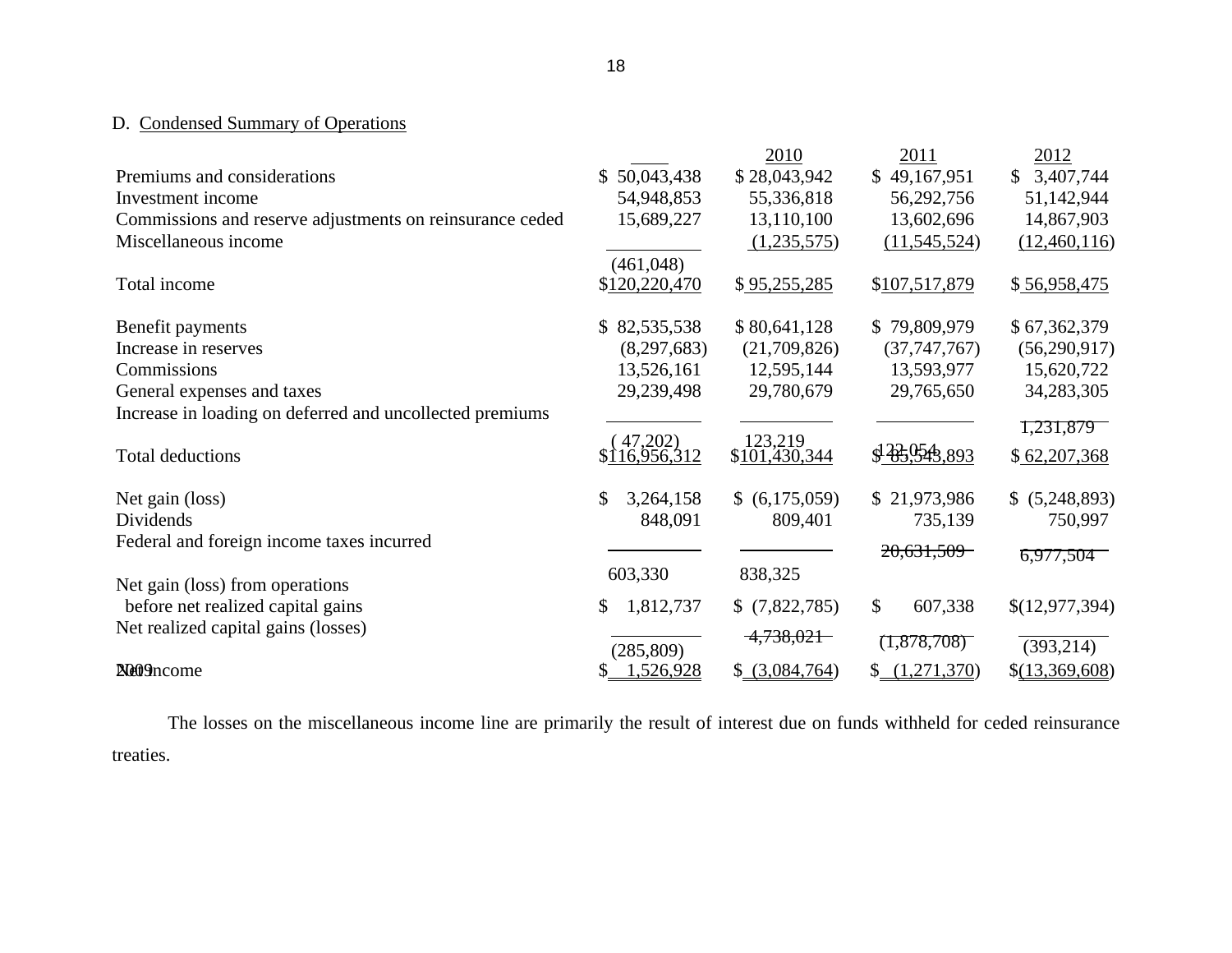The \$22.0 million decrease in premium considerations from 2009 to 2010 is primarily due to the transfer of business originally reinsured with FBARC to LGAS and the simultaneous amendment of the terms of the treaty resulting in an initial ceded premium consideration to LGAS on the effective date of the amendment. The net effect of this transaction was an increase in ceded premiums to LGAS which caused the decrease in net premiums to the Company.

The \$21.0 million increase in premium considerations from 2010 to 2011 is reflective of the initial premium consideration paid to LGAS on the effective date of the amendment of the treaty described above resulting in 2010 premium revenue being reduced. Premium considerations in 2011 were comparable to 2009. Net premium revenue decreased by \$45.8 million from 2011 to 2012 due to the \$44.7 million of premiums ceded to LGAS for the initial settlement of the new reinsurance treaties.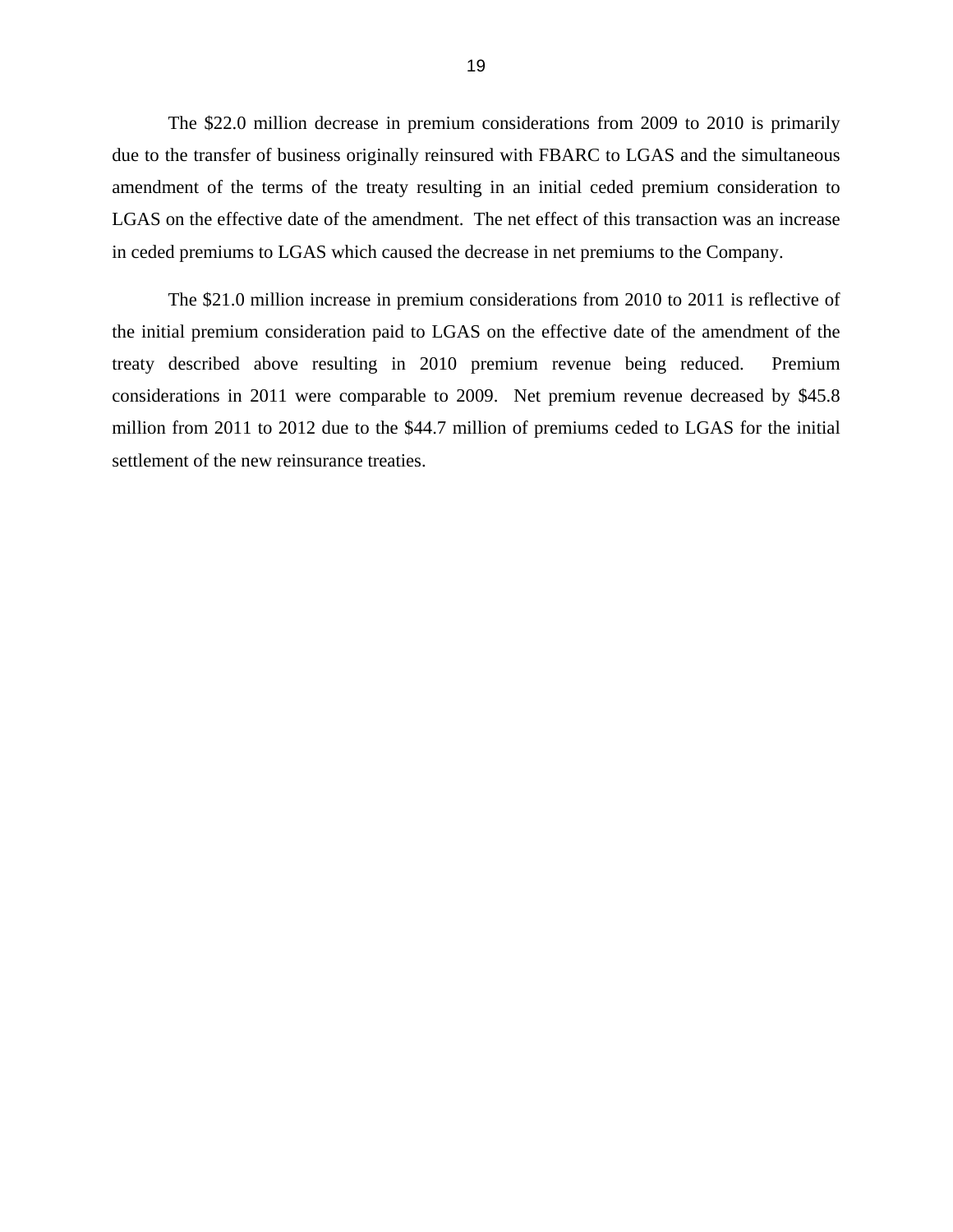#### E. Capital and Surplus Account

|                                                               | 2009            | 2010                 | 2011          | 2012           |
|---------------------------------------------------------------|-----------------|----------------------|---------------|----------------|
| Capital and surplus, December 31, prior year                  | \$96,013,426    | \$124,065,000        | \$143,657,361 | \$190,220,683  |
| Net income                                                    | 1,526,928<br>\$ | $$$ (3,084,764)      | (1,217,370)   | \$(13,369,608) |
| Change in net unrealized capital gains (losses)               | 195,000         | U                    |               |                |
| Change in net deferred income tax                             | (273, 183)      | (5,295,883)          | 2,287,046     | 2,704,806      |
| Change in non-admitted assets and related items               | 9,876,301       | 7,346,935            | 7,314,911     | 850,136        |
| Change in liability for reinsurance in unauthorized companies | 1,648,756       | (270, 440)           | 270,440       | $\theta$       |
| Change in reserve valuation basis                             | 11,872,734      |                      | $\theta$      | (1,898,708)    |
| Change in asset valuation reserve                             | (1,389,301)     | (2,113,870)          | 255,629       | (664,902)      |
| Surplus adjustment                                            |                 |                      |               |                |
|                                                               | 0               | 26,000,000           |               |                |
| Paid in<br>Change due to reinsurance                          | 4,594,339       | (2,989,617)          | 37,706,666    | 28,508,764     |
| Change due to deferred tax assets                             | 4,666,000       |                      | 2,909,000     | $\mathbf{0}$   |
| Change due to deferred tax assets-non-admitted offset         | (4,666,000)     | 636,000<br>(636,000) | (2,909,000)   |                |
| Net change in capital and surplus for the year                | \$28,051,574    | \$19,592,361         | \$46,563,322  | \$16,130,488   |
| Capital and surplus, December 31, current year                | \$124,065,000   | \$143,657,361        | \$190,220,683 | \$06,351,171   |

The increase in surplus from 2009 to 2010 included a capital contribution of \$26 million received from Banner Life on December 29, 2010. The increase in surplus from 2010 to 2011 is primarily due to a \$37.7 million increase in surplus from the reinsurance agreement with FBARC.

Changes in net deferred income tax are primarily attributable to fluctuations in reserves and deferred acquisition costs as reported on a statutory accounting basis and tax basis.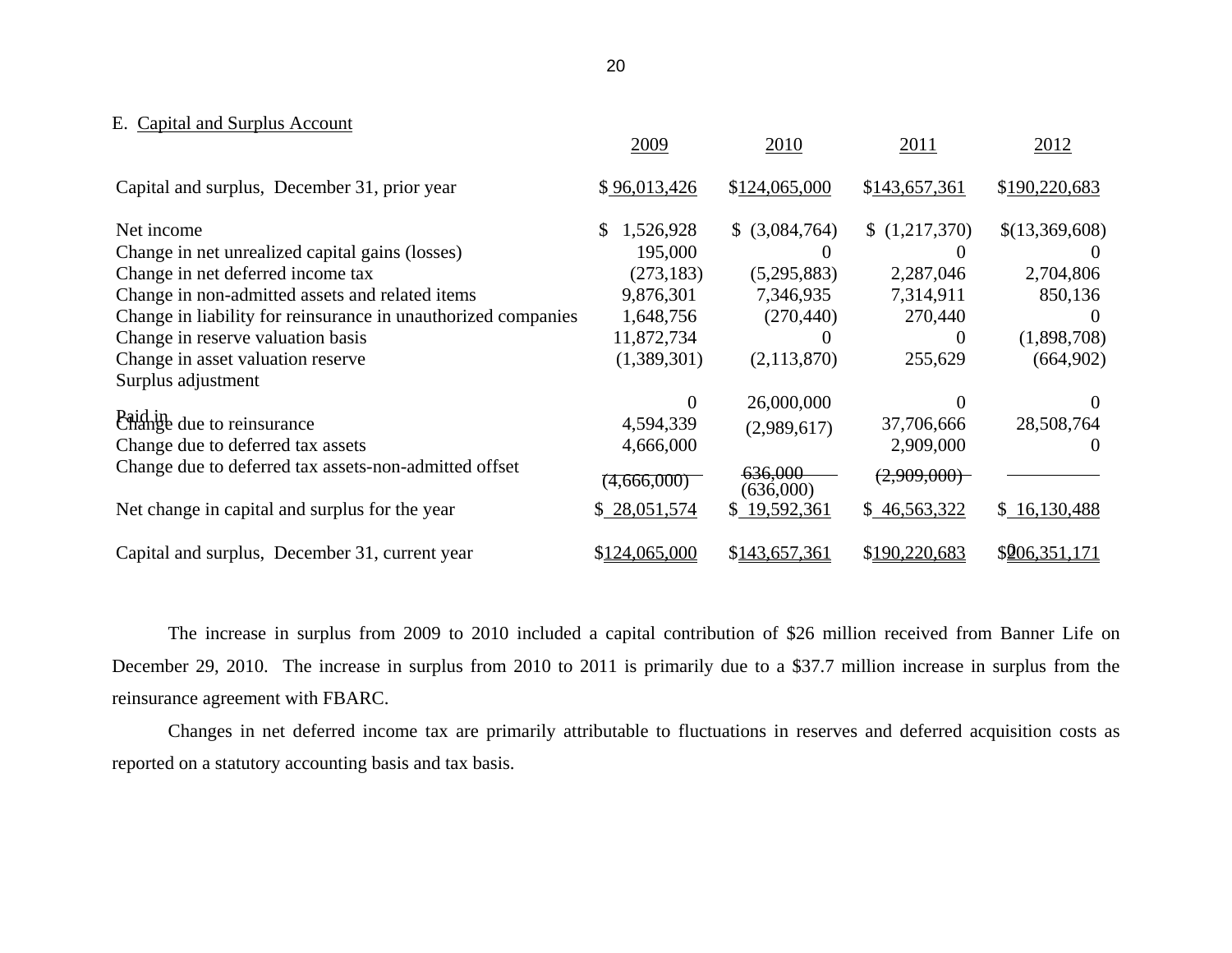<span id="page-23-0"></span>F. Reserves

The Department conducted in-depth reviews of reserves as of December 31, 2012 and December 31, 2013. During these reviews, the Department found that greater conservatism is needed in the assumptions and methodology used for asset adequacy analysis pursuant to Department Regulation No. 126.

In response, the Company revised various assumptions and methodology for certain life insurance business and agreed to establish additional reserves as necessary and appropriate.

The examiner recommends that, for future years, the Company compute reserves based upon appropriate assumptions and methodology in a manner acceptable to the Department.

#### 7. SELF-SUPPORT

Section 4228(h) of the New York Insurance Law states, in part:

"No company shall offer for sale any life insurance policy form or annuity contract form covered by this section or any debit life insurance policy form which shall not appear to be self-supporting on reasonable assumptions as to interest, mortality, persistency, taxes, agents' and brokers' survival and expenses resulting from the sale of the policy or contract form. For all such forms offered for sale in this state, and for all forms filed for use outside this state by domestic life insurance companies, a statement that the requirements of this subsection have been met, signed by an actuary who is a member in good standing of the American Academy of Actuaries and meets the requirements prescribed by the superintendent by regulation shall be submitted with each such life insurance policy or annuity contract form filed pursuant to paragraph one or six of subsection (b) of section three thousand two hundred one of this chapter. A demonstration supporting each such statement, signed by an actuary meeting such qualifications, shall be retained in the company's home office, while such form is being offered in this state and for a period of six years thereafter and be available for inspection. . . ."

The examiner conducted a review of the pricing adequacy for various products subject to Section 4228(h) of the New York Insurance Law. This review included an examination of the required actuarial statements of self-support and the supporting demonstrations. The examiner requested statements and corresponding demonstrations for the Company's policy forms subject to Section 4228(h). For three life insurance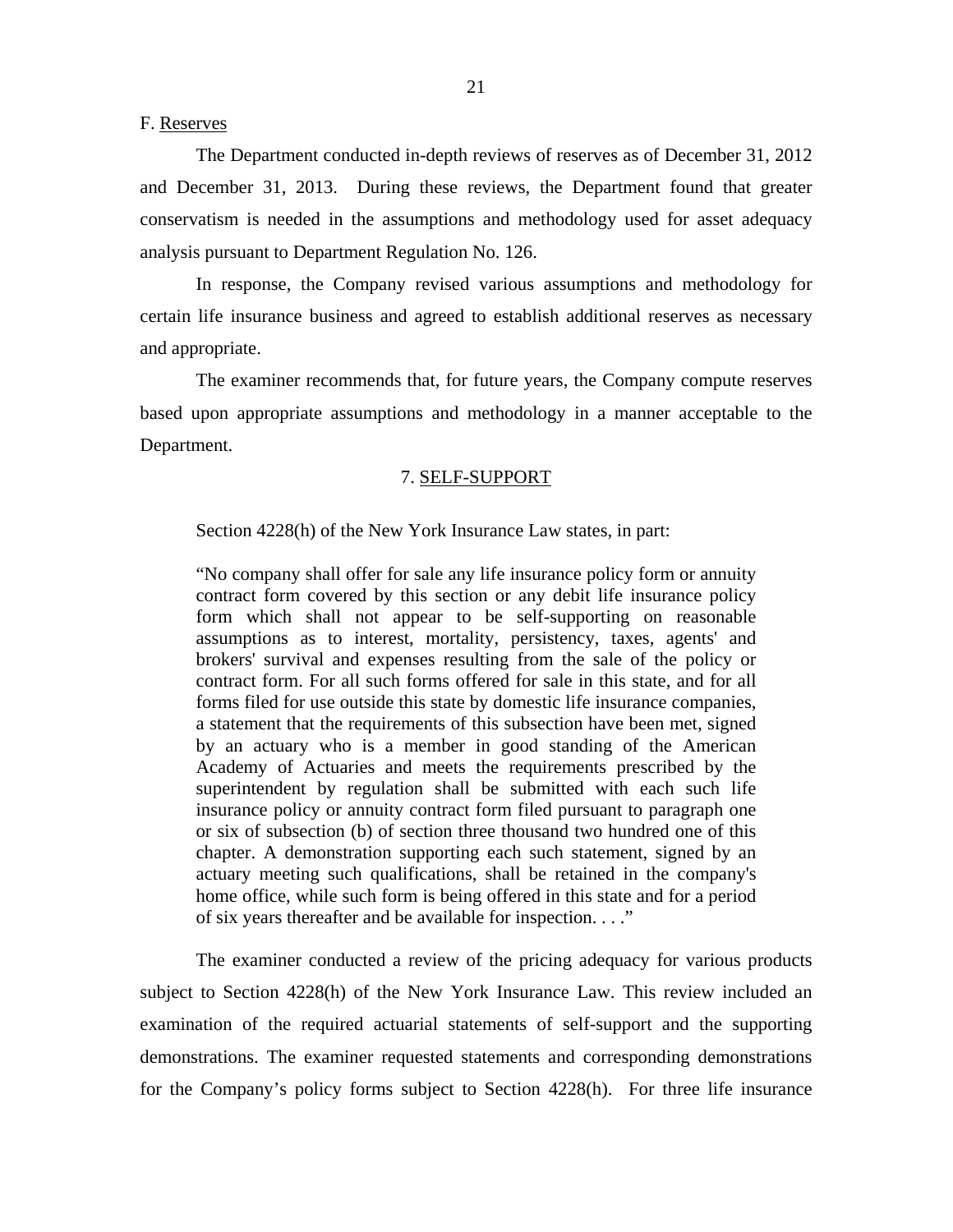<span id="page-24-0"></span>policy forms, involving 30,487 policies, the Company was unable to provide the required demonstrations of self-support. As a result, the Company violated Section 4228(h) of the New York Insurance Law.

In response to the Department's concerns, the Company agreed that all future demonstrations will be signed, dated and finalized prior to the date of the statement of self-support, and to improve its filing procedures so that the required demonstrations will be readily available upon request.

#### 8. MARKET CONDUCT ACTIVITIES

The examiner reviewed various elements of the Company's market conduct activities affecting policyholders, claimants, and beneficiaries to determine compliance with applicable statutes and regulations and the operating rules of the Company.

#### A. Advertising and Sales Activities

The examiner reviewed a sample of the Company's advertising files and the sales activities of the agency force including trade practices, solicitation and the replacement of insurance policies.

Based upon the sample reviewed, no significant findings were noted.

#### B. Underwriting and Policy Forms

The examiner reviewed a sample of new underwriting files, both issued and declined, and the applicable policy forms.

Based upon the sample reviewed, no significant findings were noted.

#### C. Treatment of Policyholders

The examiner reviewed a sample of various types of claims, surrenders, changes and lapses. The examiner also reviewed the various controls involved, checked the accuracy of the computations and traced the accounting data to the books of account.

Based upon the sample reviewed, no significant findings were noted.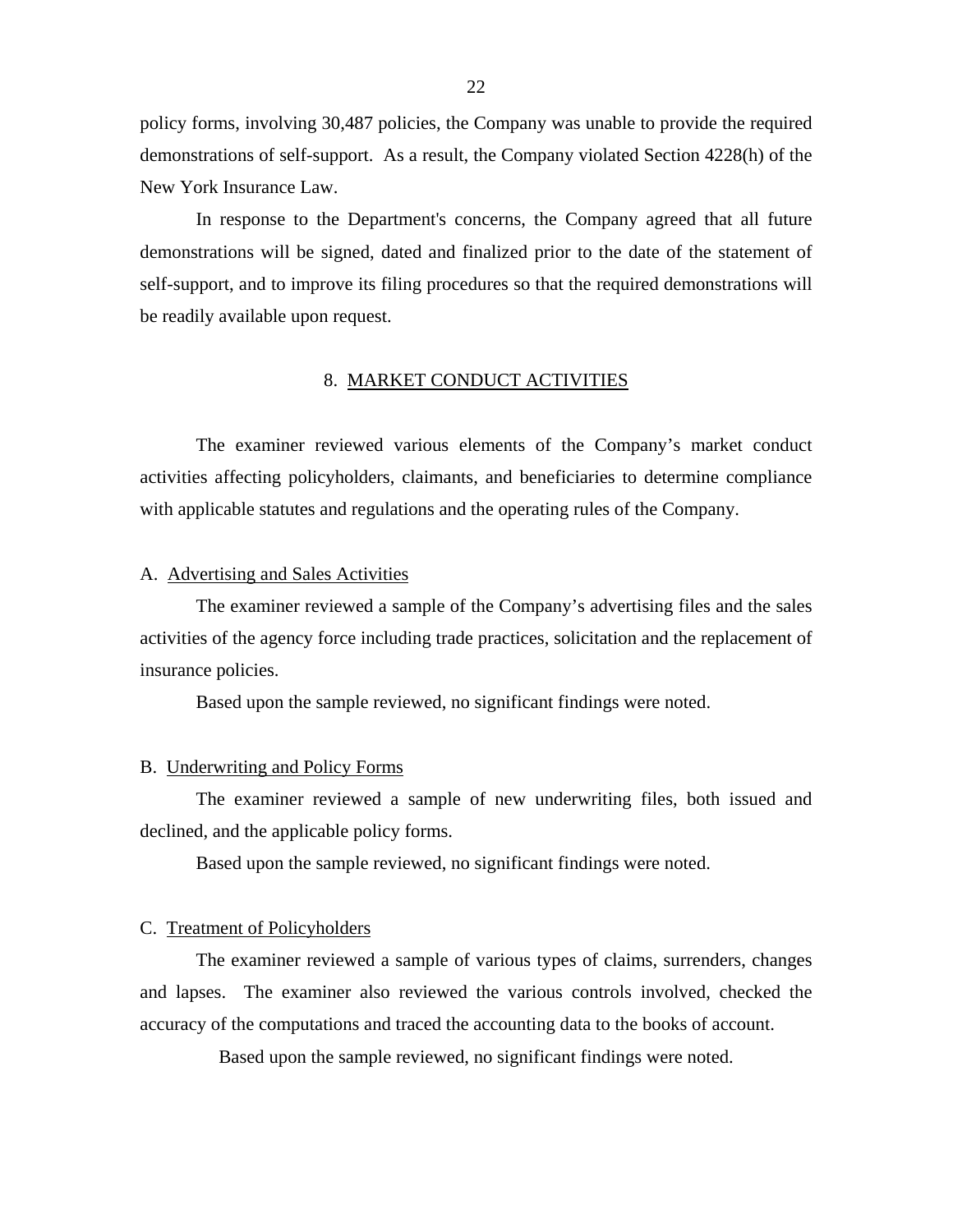#### 9. PRIOR REPORT SUMMARY AND CONCLUSIONS

Following are the violations and recommendations contained in the prior report on examination and the subsequent actions taken by the Company in response to each citation:

#### Item Description

A The examiner recommended that the Company initiate action to ensure compliance with their by-laws.

> The Company filed an amendment to their by-laws with the Department which reduced the minimum number of directors to seven and also reduced the number of New York residents required to be members of the board. The amendment was approved by the Department on April 13, 2010.

B The examiner recommended that the Company reiterate its advertising policies and procedures to ensure that all of its agents' websites that advertise their products receive prior approval to do so.

> The examiners review of advertising revealed that the Company sends quarterly reminders to its brokerage general agents reiterating is advertising policies and procedures and the requirement for the submission of compliance approval before the use of any form of advertising of its products. The examiners noted certificates of compliance for all advertisements disseminated during the examination period.

C The Company violated Sections  $53-3.2(a)(2)$  and  $53-3.2(a)(3)$  of Department Regulation No. 74 by having incomplete illustrations. It is recommended that the Company initiate procedures to ensure compliance with Sections 53-  $3.2(a)(2)$  and  $53-3.2(a)(3)$  of Department Regulation No. 74.

> The examiners review of illustrations revealed that the Company initiated and implemented procedures to ensure that illustrations were completed in accordance with Department Regulation No. 74

D The Company violated Section 4233(a) of the New York Insurance Law by failing to complete its annual statement in accordance with the annual statement instructions as published by the National Association of Insurance Commissioners. It is recommended that the Company review annual statement controls to confirm accurate reporting in the future.

> A review of the annual statement line items and notes to the financial statement revealed that the Company took corrective action to ensure that accurate reporting was performed.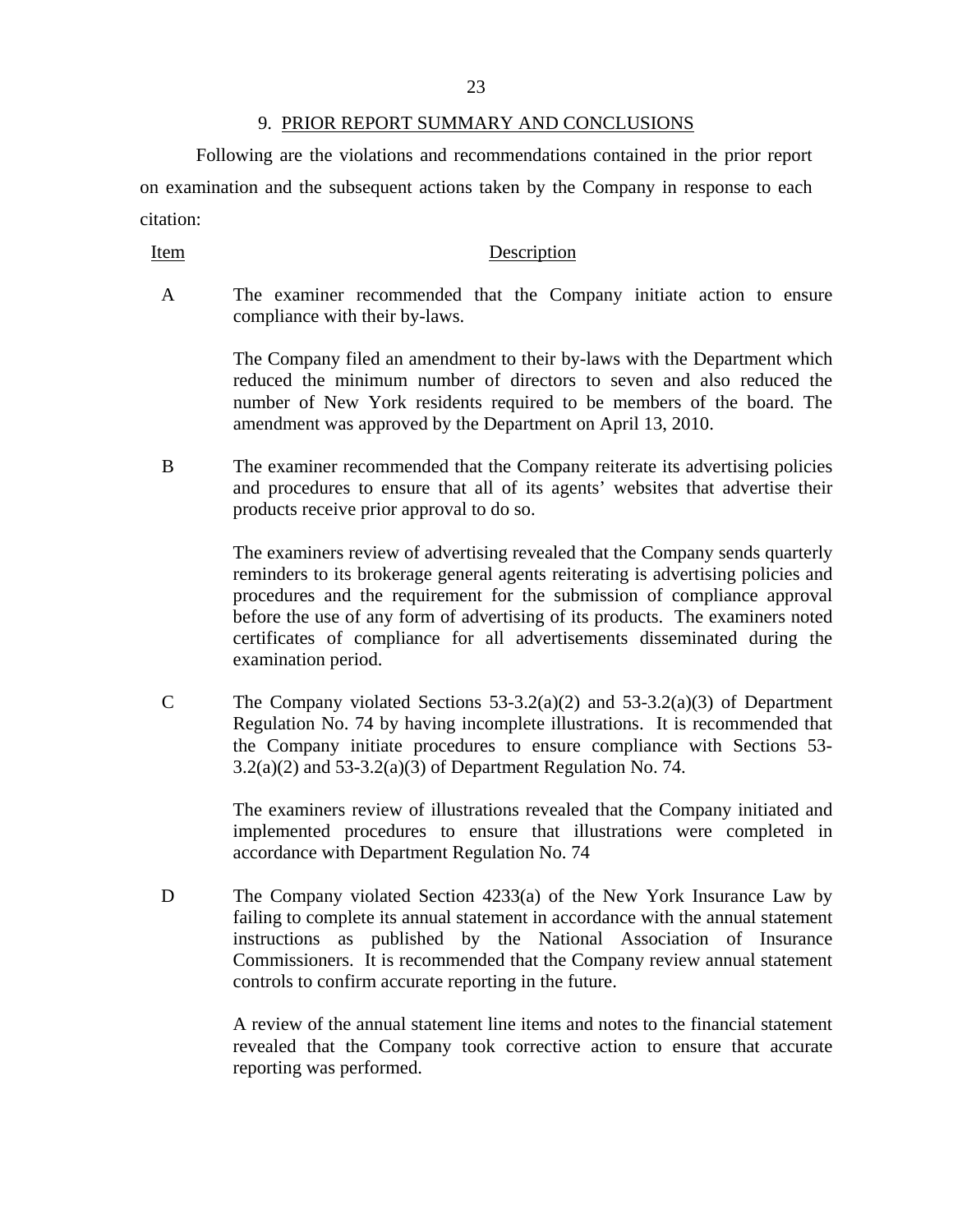Following are the recommendation and comment contained in this report:

| Item | Description                                                                                                                                                                                                                                                                                                      | Page $No(s)$ . |
|------|------------------------------------------------------------------------------------------------------------------------------------------------------------------------------------------------------------------------------------------------------------------------------------------------------------------|----------------|
| A    | The examiner recommends that, for future years, the Company compute<br>reserves based upon appropriate assumptions and methodology in a<br>manner acceptable to the Department.                                                                                                                                  | 21             |
| B    | In response to the Department's concerns, the Company agreed that all<br>future demonstrations will be signed, dated and finalized prior to the<br>date of the statement of self-support, and to improve its filing<br>procedures so that the required demonstrations will be readily available<br>upon request. | 22.            |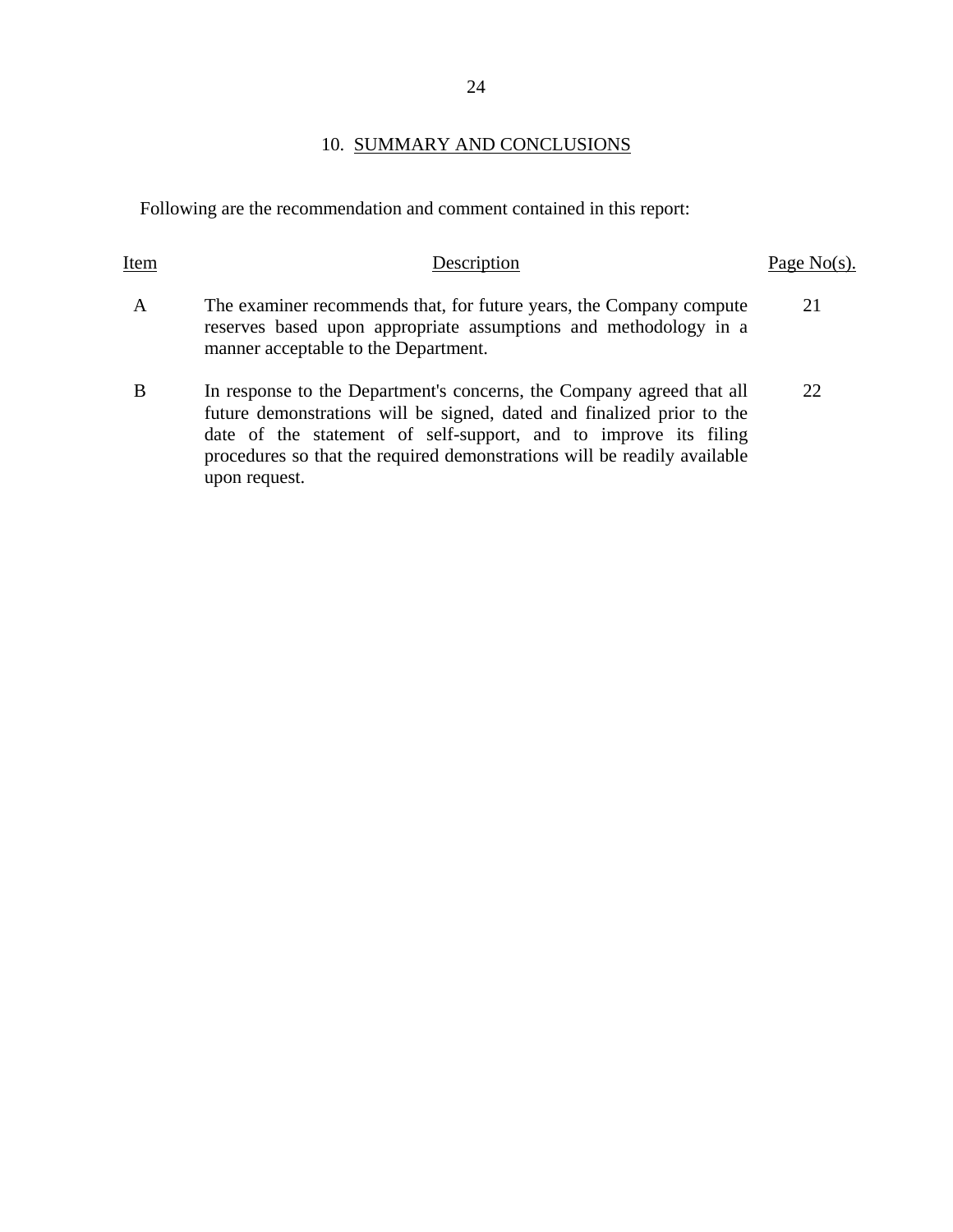Respectfully submitted,

 $\sqrt{s}$ 

 Anthony Mauro Associate Insurance Examiner

### STATE OF NEW YORK ) )SS: COUNTY OF NEW YORK )

Anthony Mauro, being duly sworn, deposes and says that the foregoing report, subscribed by him, is true to the best of his knowledge and belief.

/s/

 $\sqrt{s}$ /s/

Anthony Mauro

Subscribed and sworn to before me

this day of